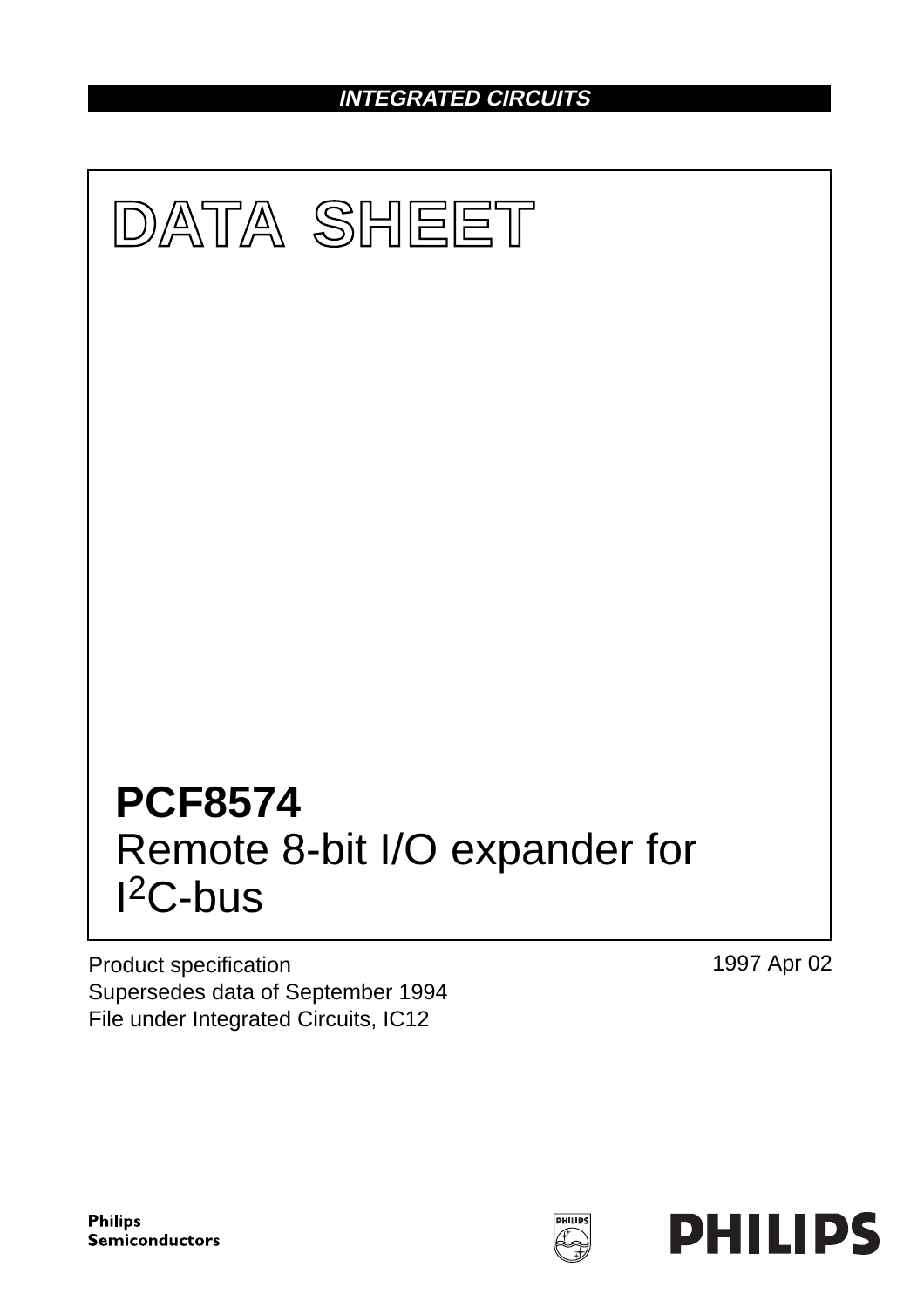# **Remote 8-bit I/O expander for I2C-bus PCF8574**

## **CONTENTS**

| 1                                                                      | <b>FEATURES</b>                                                                                                                                                              |
|------------------------------------------------------------------------|------------------------------------------------------------------------------------------------------------------------------------------------------------------------------|
| 2                                                                      | <b>GENERAL DESCRIPTION</b>                                                                                                                                                   |
| 3                                                                      | ORDERING INFORMATION                                                                                                                                                         |
| 4                                                                      | <b>BLOCK DIAGRAM</b>                                                                                                                                                         |
| 5                                                                      | <b>PINNING</b>                                                                                                                                                               |
| 6                                                                      | CHARACTERISTICS OF THE I <sup>2</sup> C-BUS                                                                                                                                  |
| 6.1<br>6.2<br>6.3<br>6.4                                               | <b>Bit transfer</b><br>Start and stop conditions<br>System configuration<br>Acknowledge                                                                                      |
| 7                                                                      | <b>FUNCTIONAL DESCRIPTION</b>                                                                                                                                                |
| 7.1<br>7.2<br>7.3                                                      | Addressing<br>Interrupt<br>Quasi-bidirectional I/Os                                                                                                                          |
| 8                                                                      | <b>LIMITING VALUES</b>                                                                                                                                                       |
| 9                                                                      | <b>HANDLING</b>                                                                                                                                                              |
| 10                                                                     | DC CHARACTERISTICS                                                                                                                                                           |
| 11                                                                     | <b>I<sup>2</sup>C-BUS TIMING CHARACTERISTICS</b>                                                                                                                             |
| 12                                                                     | PACKAGE OUTLINES                                                                                                                                                             |
| 13                                                                     | <b>SOLDERING</b>                                                                                                                                                             |
| 13.1<br>13.2<br>13.2.1<br>13.2.2<br>13.3<br>13.3.1<br>13.3.2<br>13.3.3 | Introduction<br><b>DIP</b><br>Soldering by dipping or by wave<br>Repairing soldered joints<br>SO and SSOP<br>Reflow soldering<br>Wave soldering<br>Repairing soldered joints |
| 14                                                                     | <b>DEFINITIONS</b>                                                                                                                                                           |
| 15                                                                     | LIFE SUPPORT APPLICATIONS                                                                                                                                                    |

16 PURCHASE OF PHILIPS I<sup>2</sup>C COMPONENTS

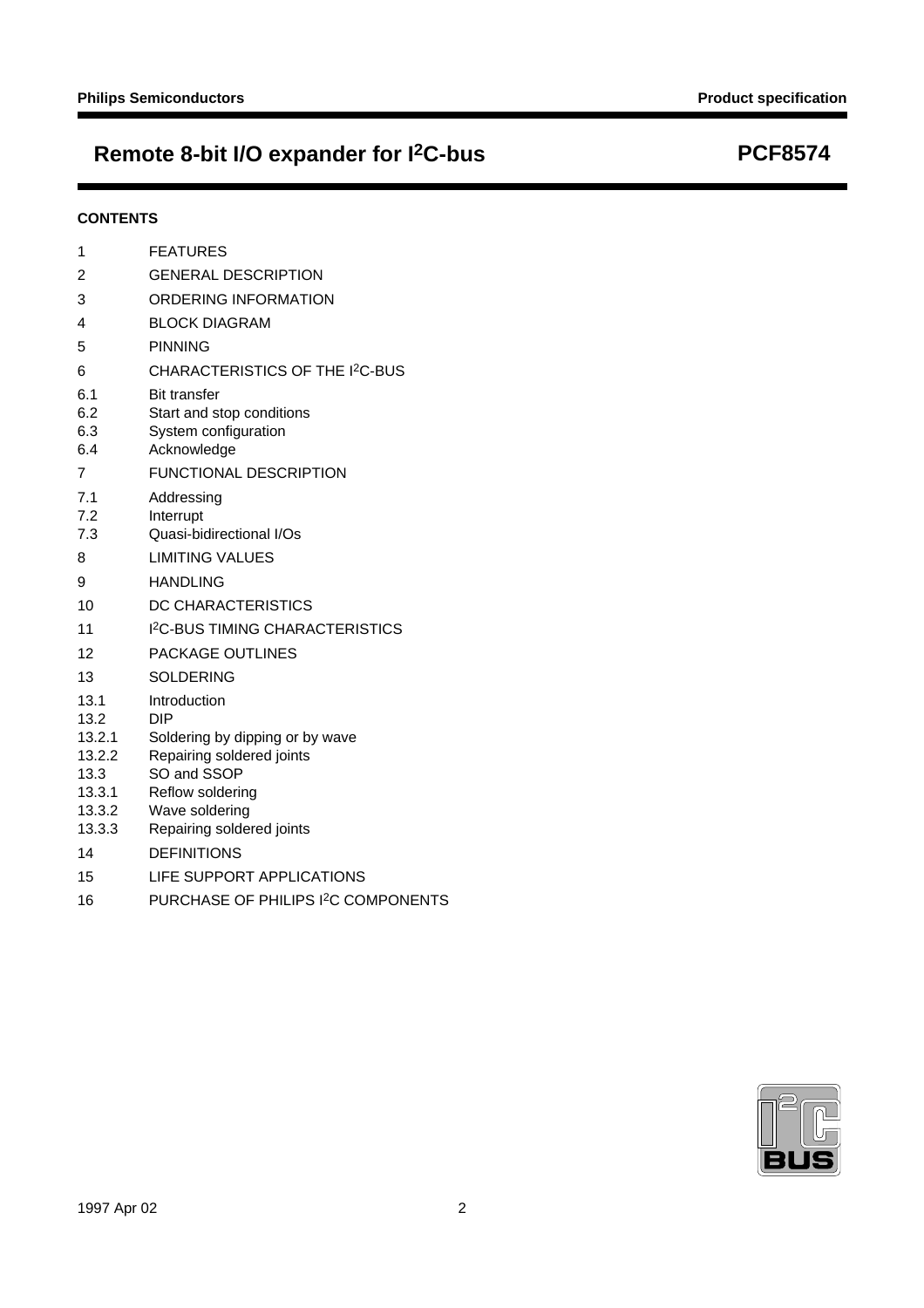## **1 FEATURES**

- Operating supply voltage 2.5 to 6 V
- Low standby current consumption of 10 µA maximum
- I 2C to parallel port expander
- Open-drain interrupt output
- 8-bit remote I/O port for the I<sup>2</sup>C-bus
- Compatible with most microcontrollers
- Latched outputs with high current drive capability for directly driving LEDs
- Address by 3 hardware address pins for use of up to 8 devices (up to 16 with PCF8574A)
- DIP16, or space-saving SO16 or SSOP20 packages.

## **2 GENERAL DESCRIPTION**

The PCF8574 is a silicon CMOS circuit. It provides general purpose remote I/O expansion for most microcontroller families via the two-line bidirectional bus (I2C).

The device consists of an 8-bit quasi-bidirectional port and an I2C-bus interface. The PCF8574 has a low current consumption and includes latched outputs with high current drive capability for directly driving LEDs. It also possesses an interrupt line  $(\overline{\mathsf{INT}})$  which can be connected to the interrupt logic of the microcontroller. By sending an interrupt signal on this line, the remote I/O can inform the microcontroller if there is incoming data on its ports without having to communicate via the I2C-bus. This means that the PCF8574 can remain a simple slave device.

The PCF8574 and PCF8574A versions differ only in their slave address as shown in Fig.9.

## **3 ORDERING INFORMATION**

| <b>TYPE NUMBER</b>                   |                    | <b>PACKAGE</b>                                                    |                      |  |  |  |  |
|--------------------------------------|--------------------|-------------------------------------------------------------------|----------------------|--|--|--|--|
|                                      | <b>NAME</b>        | <b>DESCRIPTION</b>                                                | <b>VERSION</b>       |  |  |  |  |
| <b>PCF8574P:</b><br><b>PCF8574AP</b> | DIP <sub>16</sub>  | plastic dual in-line package; 16 leads (300 mil)                  | SOT38-1              |  |  |  |  |
| <b>PCF8574T:</b><br><b>PCF8574AT</b> | SO <sub>16</sub>   | plastic small outline package; 16 leads; body width 7.5 mm        | SOT <sub>162-1</sub> |  |  |  |  |
| <b>PCF8574TS</b>                     | SSOP <sub>20</sub> | plastic shrink small outline package; 20 leads; body width 4.4 mm | SOT266-1             |  |  |  |  |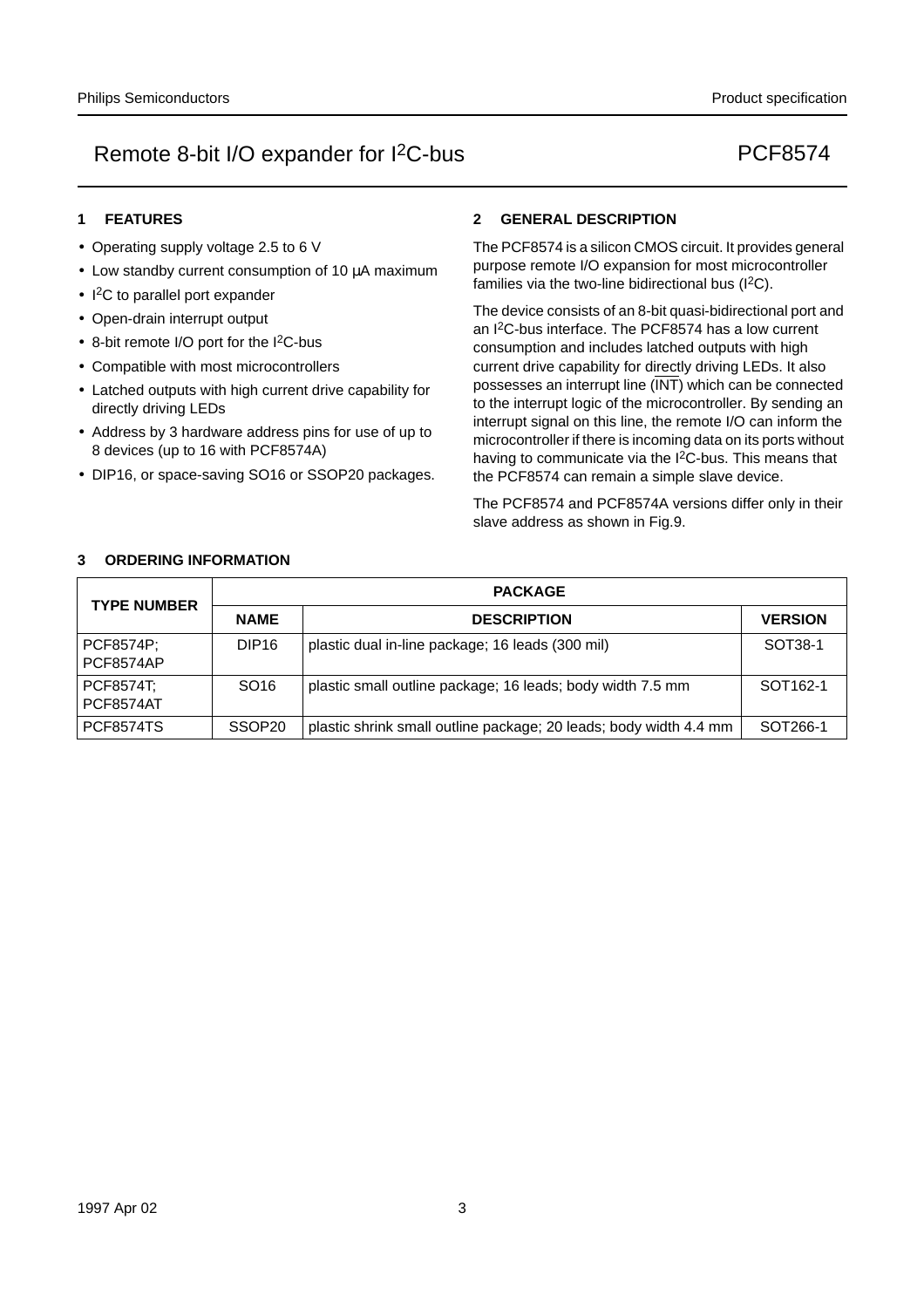## **4 BLOCK DIAGRAM**

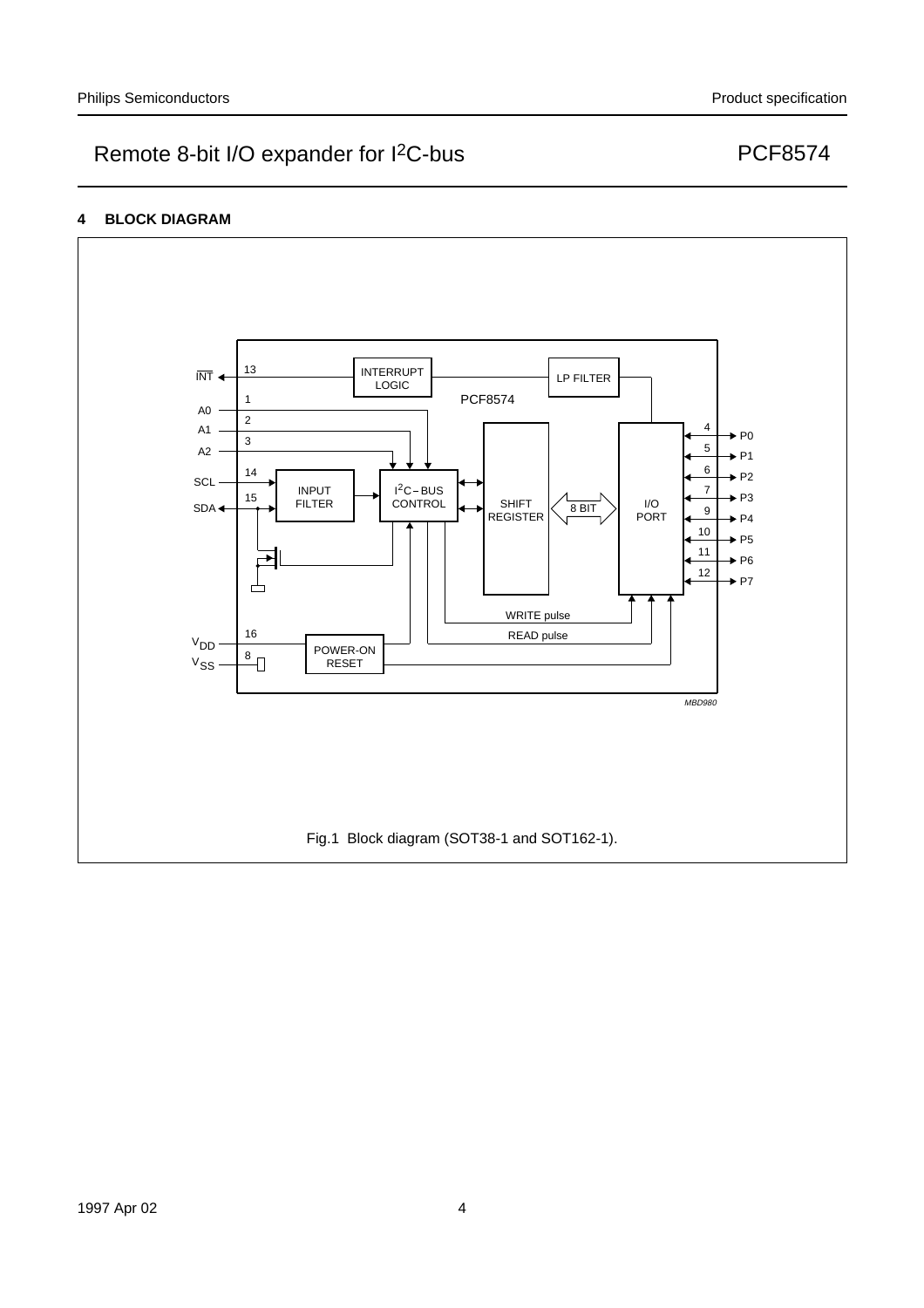## **5 PINNING**

| <b>SYMBOL</b>   | PIN                |                |                               |
|-----------------|--------------------|----------------|-------------------------------|
|                 | <b>DIP16; SO16</b> | SSOP20         | <b>DESCRIPTION</b>            |
| A <sub>0</sub>  | 1                  | 6              | address input 0               |
| A <sub>1</sub>  | $\overline{2}$     | $\overline{7}$ | address input 1               |
| A2              | 3                  | 9              | address input 2               |
| P <sub>0</sub>  | 4                  | 10             | quasi-bidirectional I/O 0     |
| P <sub>1</sub>  | 5                  | 11             | quasi-bidirectional I/O 1     |
| P <sub>2</sub>  | 6                  | 12             | quasi-bidirectional I/O 2     |
| P <sub>3</sub>  | $\overline{7}$     | 14             | quasi-bidirectional I/O 3     |
| V <sub>SS</sub> | 8                  | 15             | supply ground                 |
| P <sub>4</sub>  | 9                  | 16             | quasi-bidirectional I/O 4     |
| P <sub>5</sub>  | 10                 | 17             | quasi-bidirectional I/O 5     |
| P <sub>6</sub>  | 11                 | 19             | quasi-bidirectional I/O 6     |
| P7              | 12                 | 20             | quasi-bidirectional I/O 7     |
| <b>INT</b>      | 13                 | 1              | interrupt output (active LOW) |
| <b>SCL</b>      | 14                 | $\overline{2}$ | serial clock line             |
| <b>SDA</b>      | 15                 | 4              | serial data line              |
| V <sub>DD</sub> | 16                 | 5              | supply voltage                |
| n.c.            | —                  | 3              | not connected                 |
| n.c.            |                    | 8              | not connected                 |
| n.c.            | —                  | 13             | not connected                 |
| n.c.            |                    | 18             | not connected                 |



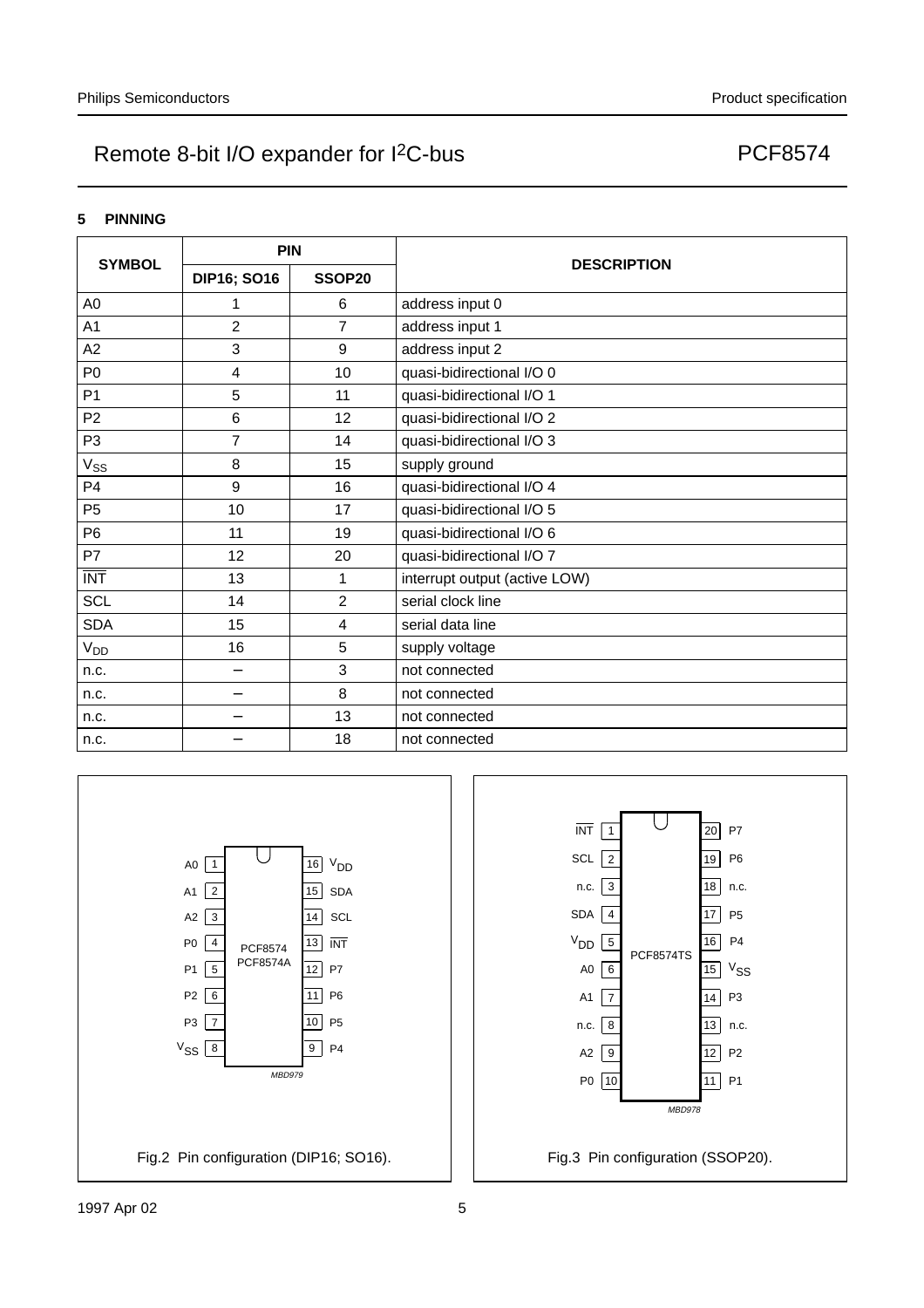## **6 CHARACTERISTICS OF THE I2C-BUS**

SCL

S

The I2C-bus is for 2-way, 2-line communication between different ICs or modules. The two lines are a serial data line (SDA) and a serial clock line (SCL). Both lines must be connected to a positive supply via a pull-up resistor when connected to the output stages of a device. Data transfer may be initiated only when the bus is not busy.

## **6.1 Bit transfer**

One data bit is transferred during each clock pulse. The data on the SDA line must remain stable during the HIGH period of the clock pulse as changes in the data line at this time will be interpreted as control signals (see Fig.4).

## **6.2 Start and stop conditions**

Both data and clock lines remain HIGH when the bus is not busy. A HIGH-to-LOW transition of the data line, while the clock is HIGH is defined as the start condition (S). A LOW-to-HIGH transition of the data line while the clock is HIGH is defined as the stop condition (P) (see Fig.5).

## **6.3 System configuration**

A device generating a message is a 'transmitter', a device receiving is the 'receiver'. The device that controls the message is the 'master' and the devices which are controlled by the master are the 'slaves' (see Fig.6).

P

SCL



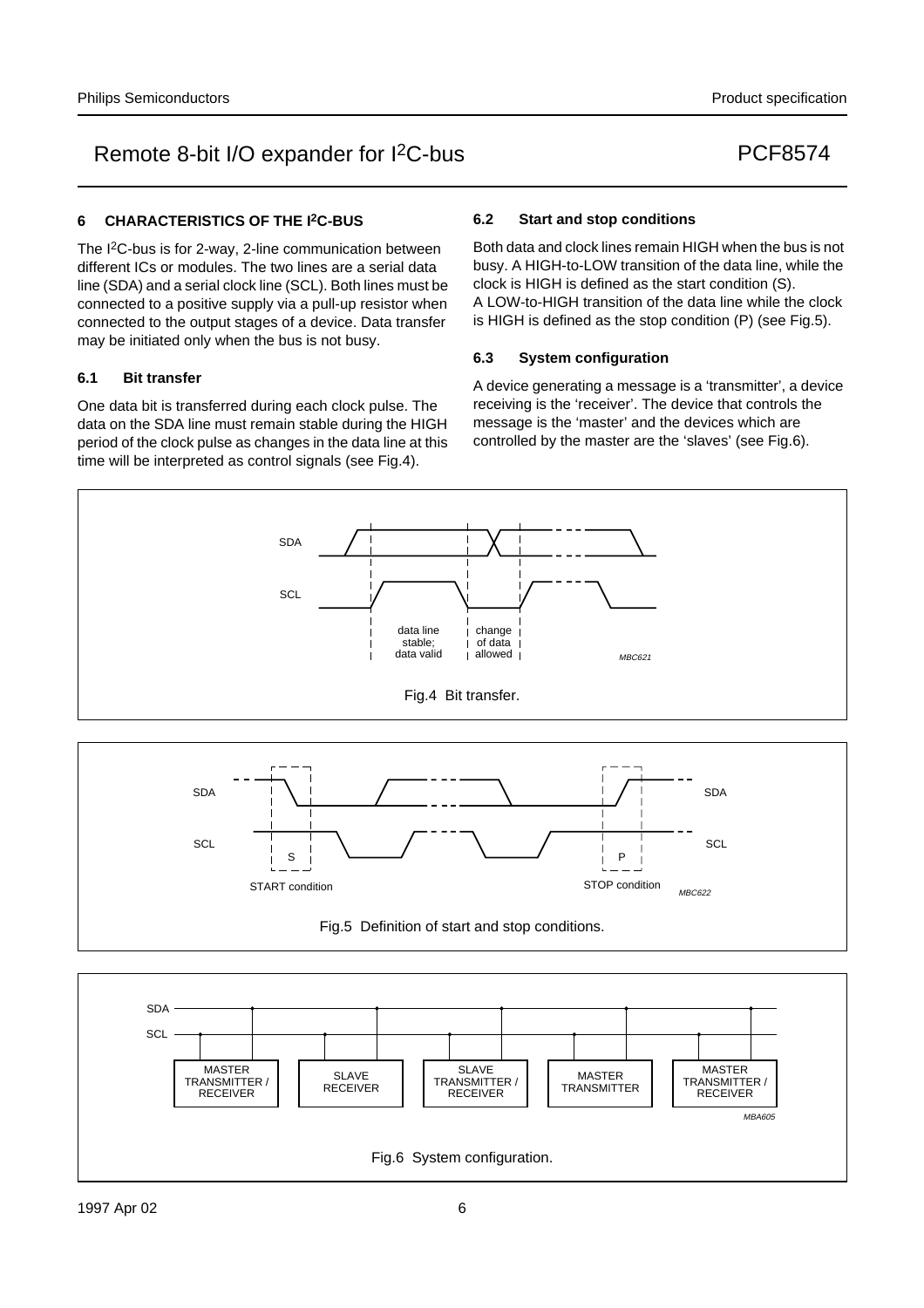## **6.4 Acknowledge**

The number of data bytes transferred between the start and the stop conditions from transmitter to receiver is not limited. Each byte of eight bits is followed by one acknowledge bit. The acknowledge bit is a HIGH level put on the bus by the transmitter whereas the master generates an extra acknowledge related clock pulse.

A slave receiver which is addressed must generate an acknowledge after the reception of each byte. Also a master must generate an acknowledge after the reception of each byte that has been clocked out of the slave

transmitter. The device that acknowledges has to pull down the SDA line during the acknowledge clock pulse, so that the SDA line is stable LOW during the HIGH period of the acknowledge related clock pulse, set-up and hold times must be taken into account.

A master receiver must signal an end of data to the transmitter by **not** generating an acknowledge on the last byte that has been clocked out of the slave. In this event the transmitter must leave the data line HIGH to enable the master to generate a stop condition.

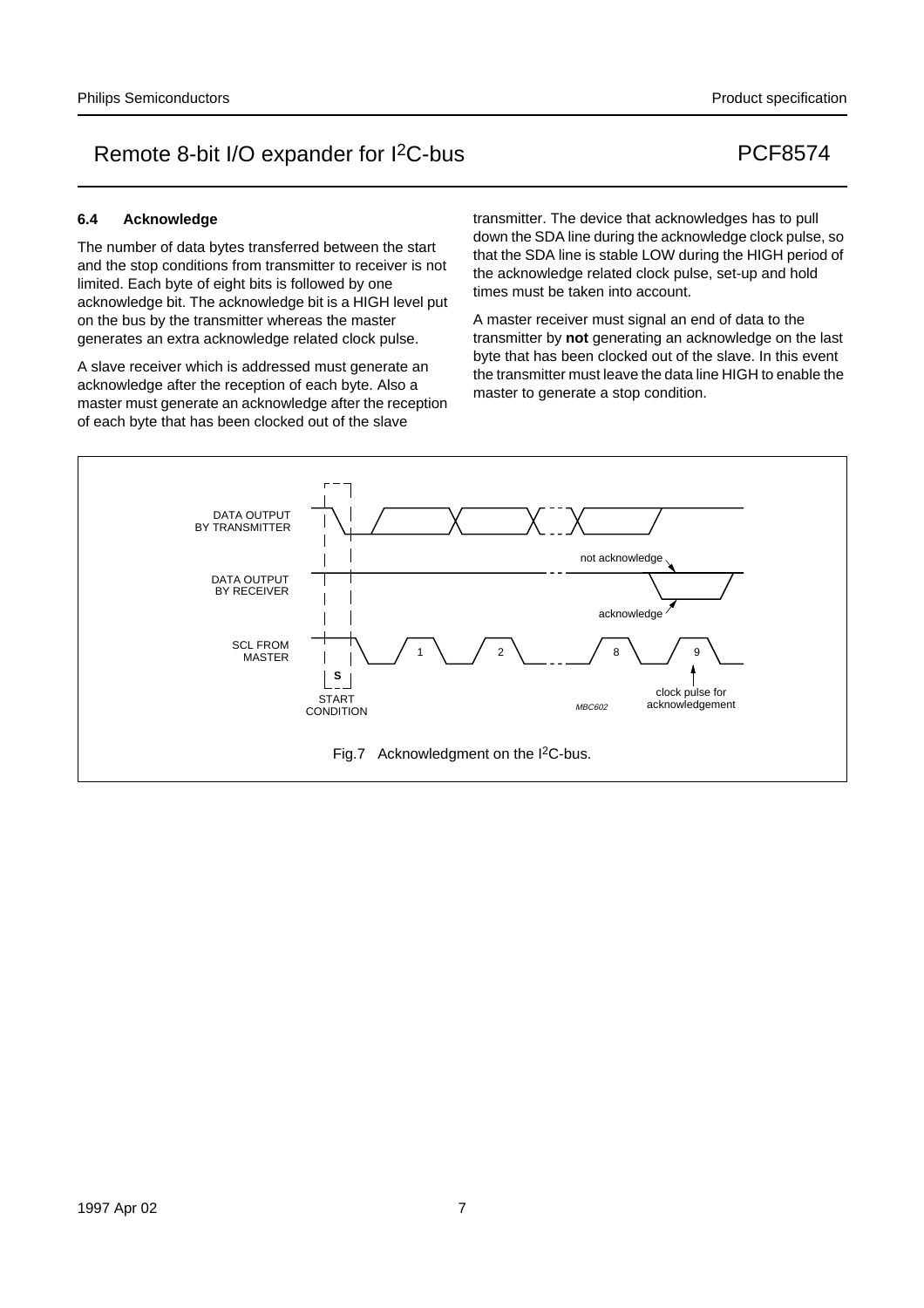## **7 FUNCTIONAL DESCRIPTION**



## **7.1 Addressing**

For addressing see Figs 9, 10 and 11.



Each of the PCF8574's eight I/Os can be independently used as an input or output. Input data is transferred from the port to the microcontroller by the READ mode (see Fig.11). Output data is transmitted to the port by the WRITE mode (see Fig.10).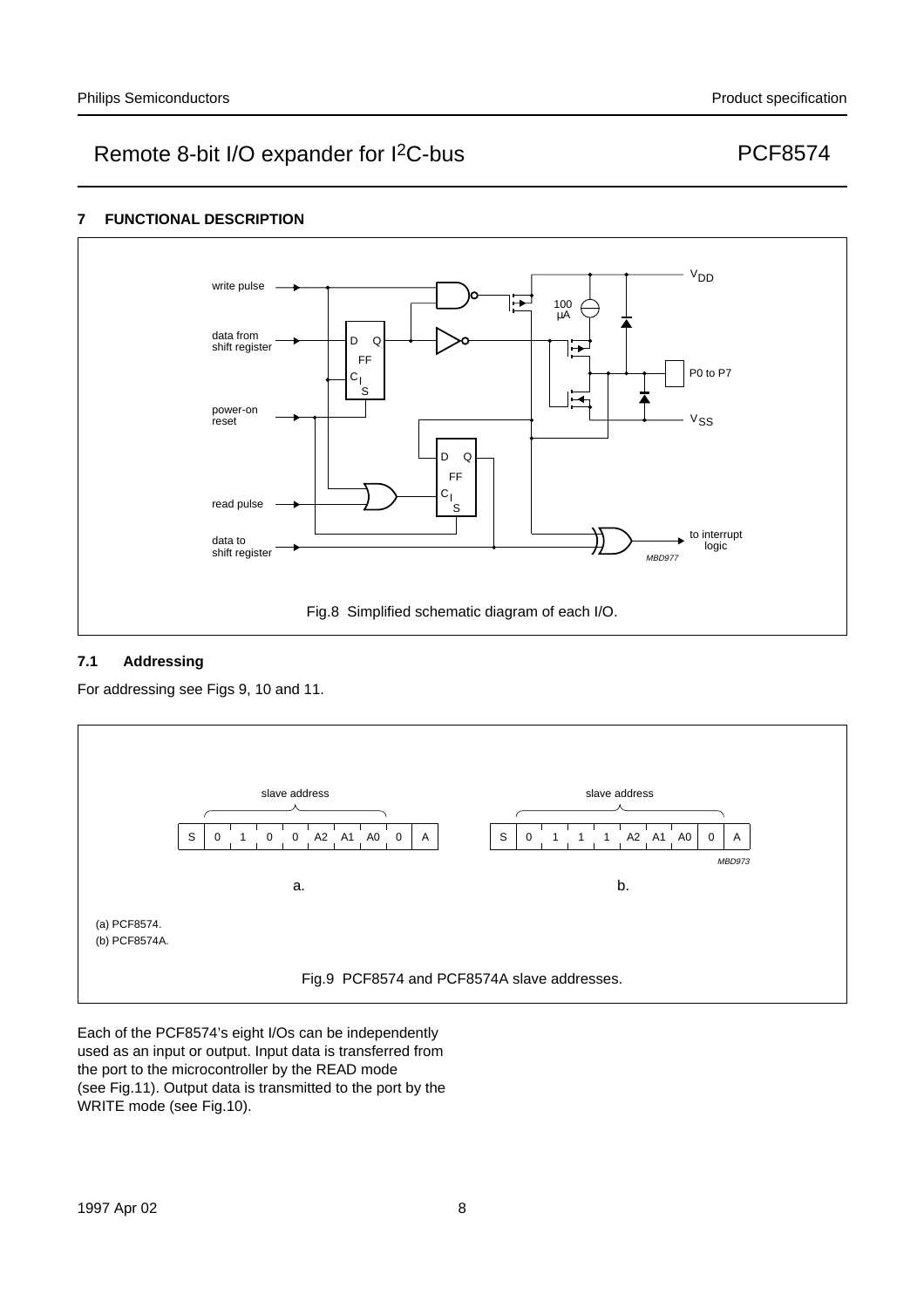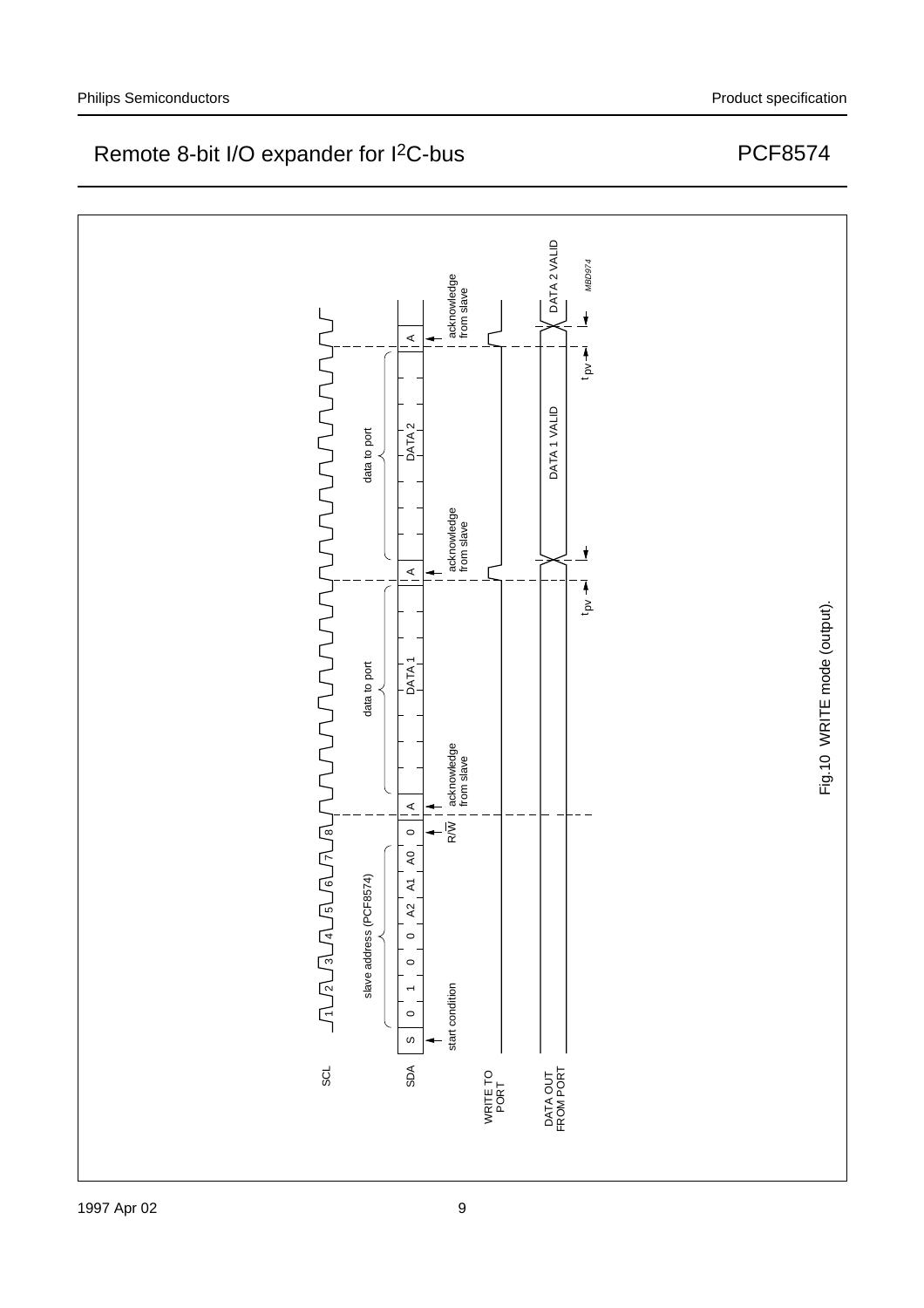

MBD975

# Remote 8-bit I/O expander for I<sup>2</sup>C-bus

stop condition

**Q** 

 $\overline{a}$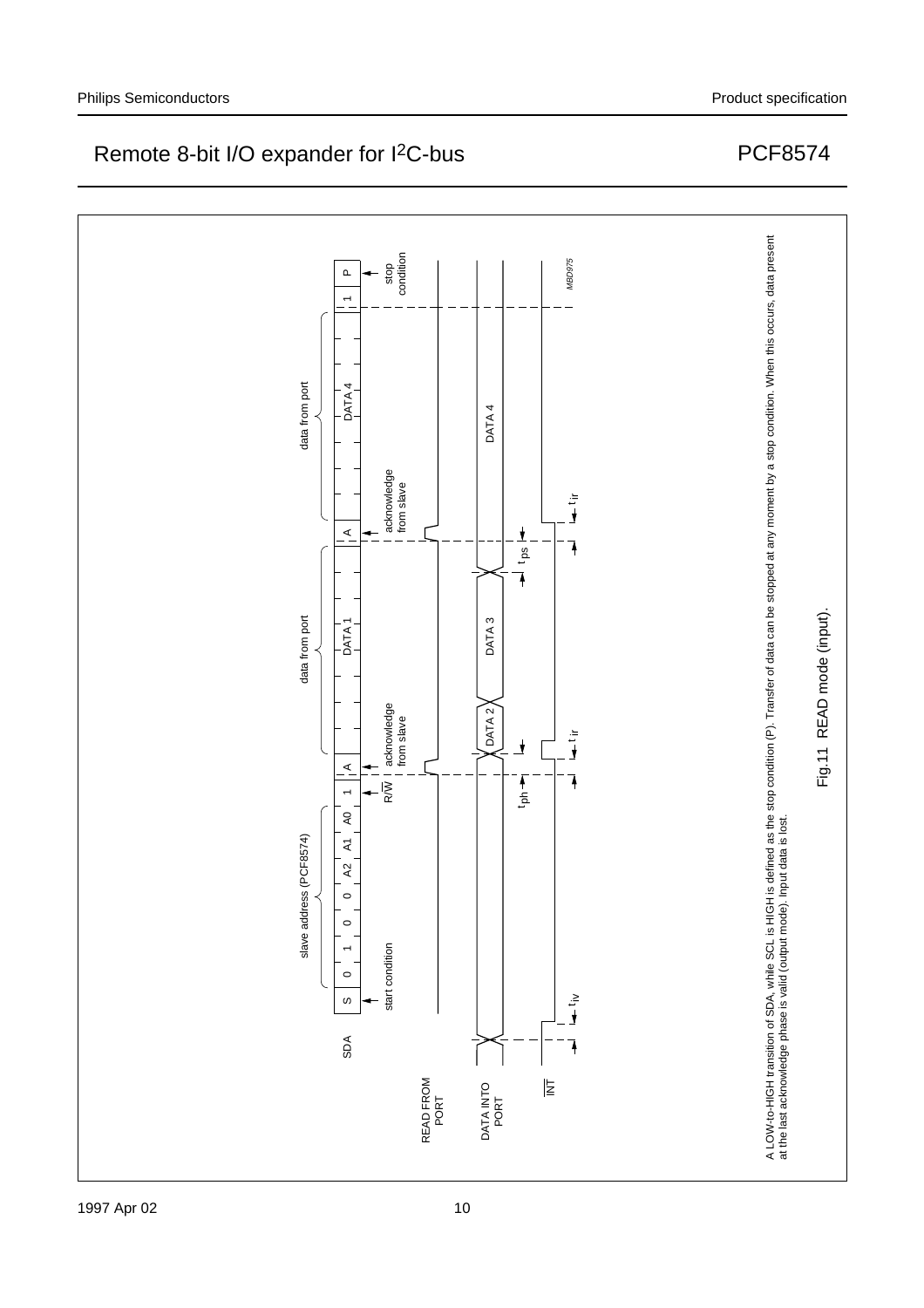## **7.2 Interrupt** (see Figs 12 and 13)

The PCF8574 provides an open drain output (INT) which can be fed to a corresponding input of the microcontroller. This gives these chips a type of master function which can initiate an action elsewhere in the system.

An interrupt is generated by any rising or falling edge of the port inputs in the input mode. After time  $t_{iv}$  the signal  $\overline{\text{INT}}$  is valid.

Resetting and reactivating the interrupt circuit is achieved when data on the port is changed to the original setting or data is read from or written to the port which has generated the interrupt.

Resetting occurs as follows:

- In the READ mode at the acknowledge bit after the rising edge of the SCL signal
- In the WRITE mode at the acknowledge bit after the HIGH-to-LOW transition of the SCL signal

• Interrupts which occur during the acknowledge clock pulse may be lost (or very short) due to the resetting of the interrupt during this pulse.

Each change of the I/Os after resetting will be detected and, after the next rising clock edge, will be transmitted as INT. Reading from or writing to another device does not affect the interrupt circuit.

## **7.3 Quasi-bidirectional I/Os** (see Fig.14)

A quasi-bidirectional I/O can be used as an input or output without the use of a control signal for data direction. At power-on the I/Os are HIGH. In this mode only a current source to  $V_{DD}$  is active. An additional strong pull-up to  $V_{DD}$ allows fast rising edges into heavily loaded outputs. These devices turn on when an output is written HIGH, and are switched off by the negative edge of SCL. The I/Os should be HIGH before being used as inputs.



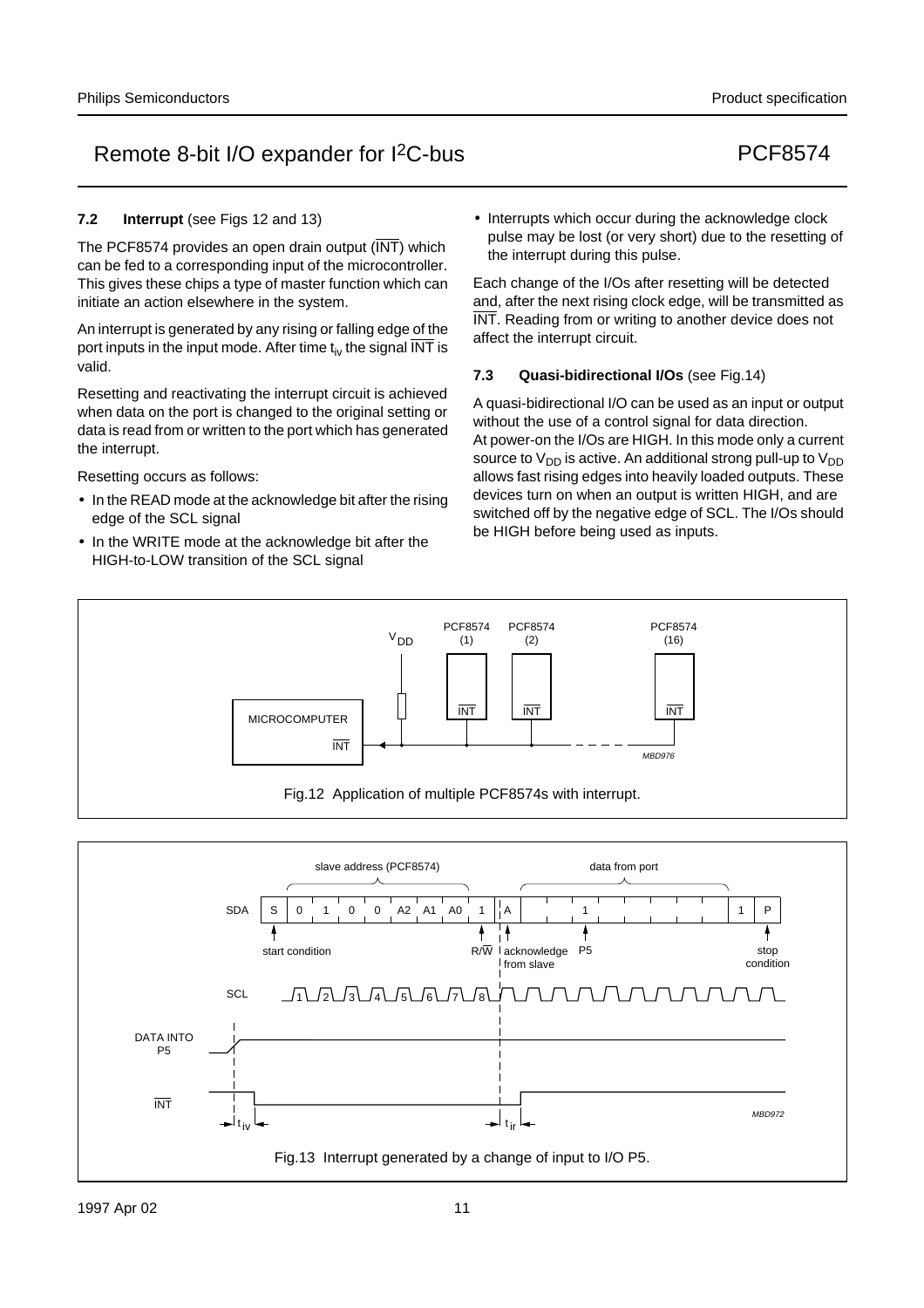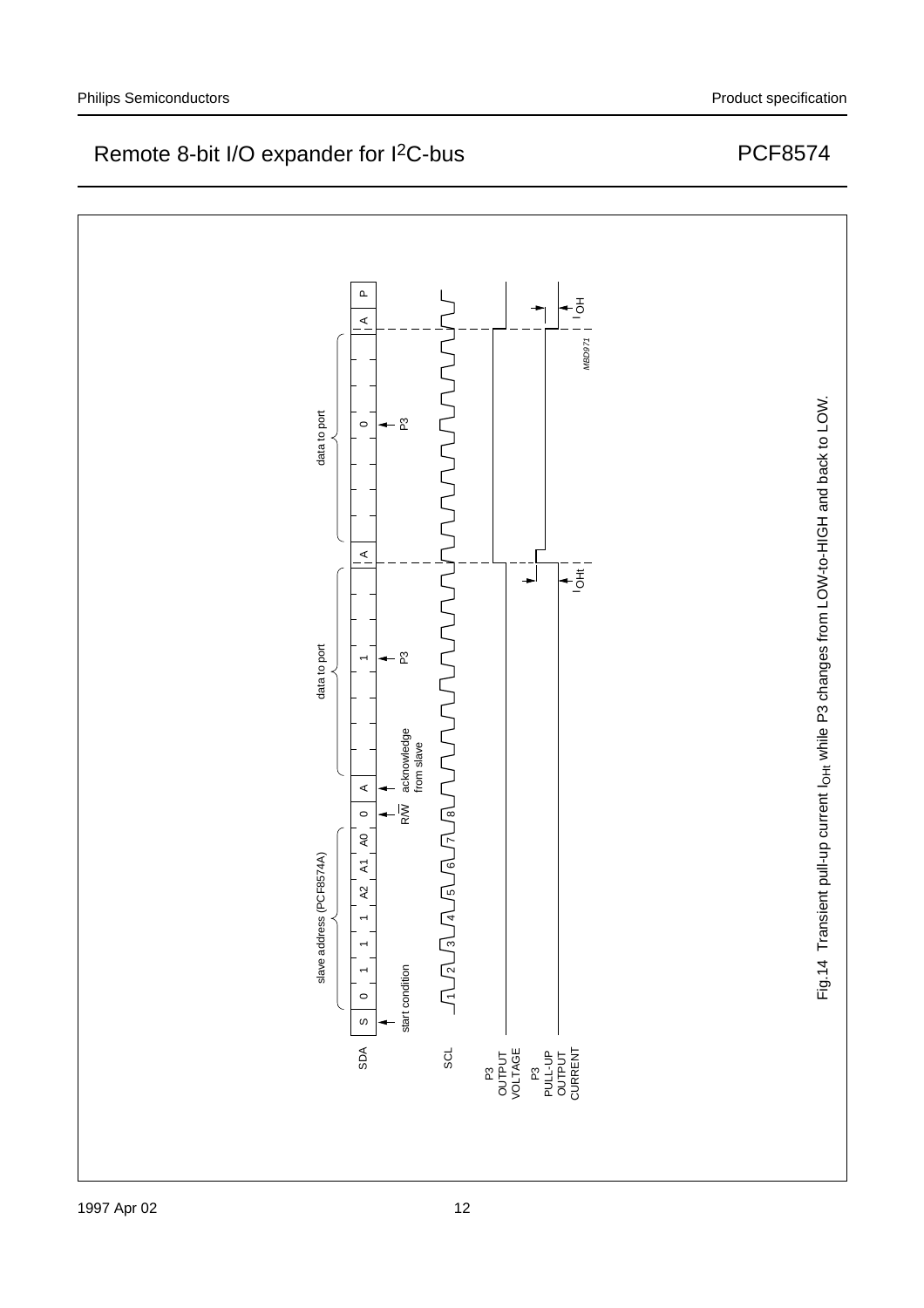## **8 LIMITING VALUES**

In accordance with the Absolute Maximum Rating System (IEC 134).

| <b>SYMBOL</b>               | <b>PARAMETER</b>              | MIN.                             | MAX.           | <b>UNIT</b> |
|-----------------------------|-------------------------------|----------------------------------|----------------|-------------|
| V <sub>DD</sub>             | supply voltage                | $-0.5$                           | $+7.0$         | V           |
| Vı                          | input voltage                 | $V_{SS}$ – 0.5                   | $V_{DD}$ + 0.5 | V           |
| Ч                           | DC input current              |                                  | ±20            | mA          |
| Ιo                          | DC output current             |                                  | ±25            | mA          |
| <b>I</b> DD                 | supply current                | $\overbrace{\phantom{12322111}}$ | ±100           | mA          |
| Iss                         | supply current                |                                  | ±100           | mA          |
| $P_{\text{tot}}$            | total power dissipation       |                                  | 400            | mW          |
| $P_{O}$                     | power dissipation per output  | $\overline{\phantom{m}}$         | 100            | mW          |
| $T_{\text{stg}}$            | storage temperature           | $-65$                            | $+150$         | $^{\circ}C$ |
| $\mathsf{T}_{\mathsf{amb}}$ | operating ambient temperature | $-40$                            | $+85$          | $^{\circ}C$ |

## **9 HANDLING**

Inputs and outputs are protected against electrostatic discharge in normal handling. However, to be totally safe, it is desirable to take precautions appropriate to handling MOS devices. Advice can be found in Data Handbook IC12 under "Handling MOS Devices".

## **10 DC CHARACTERISTICS**

 $V_{DD} = 2.5$  to 6 V;  $V_{SS} = 0$  V; T<sub>amb</sub> = -40 to +85 °C; unless otherwise specified.

| <b>SYMBOL</b>          | <b>PARAMETER</b>            | <b>CONDITIONS</b>                                                                                | MIN.                     | TYP. | MAX.           | <b>UNIT</b> |
|------------------------|-----------------------------|--------------------------------------------------------------------------------------------------|--------------------------|------|----------------|-------------|
| <b>Supply</b>          |                             |                                                                                                  |                          |      |                |             |
| <b>V<sub>DD</sub></b>  | supply voltage              |                                                                                                  | 2.5                      | —    | 6.0            | $\vee$      |
| l <sub>DD</sub>        | supply current              | operating mode; $V_{DD} = 6 V$ ;<br>no load; $V_1 = V_{DD}$ or $V_{SS}$ ;<br>$f_{SCL}$ = 100 kHz |                          | 40   | 100            | μA          |
| $I_{\text{stb}}$       | standby current             | standby mode; $V_{DD} = 6 V$ ;<br>no load; $V_1 = V_{DD}$ or $V_{SS}$                            |                          | 2.5  | 10             | μA          |
| <b>V<sub>POR</sub></b> | Power-on reset voltage      | $V_{DD} = 6 V$ ; no load;<br>$V_1 = V_{DD}$ or $V_{SS}$ ; note 1                                 |                          | 1.3  | 2.4            | V           |
|                        | Input SCL; input/output SDA |                                                                                                  |                          |      |                |             |
| $V_{IL}$               | LOW level input voltage     |                                                                                                  | $-0.5$                   |      | $+0.3VDD$      | V           |
| $V_{\text{IH}}$        | HIGH level input voltage    |                                                                                                  | 0.7V <sub>DD</sub>       |      | $V_{DD}$ + 0.5 | $\vee$      |
| $I_{OL}$               | LOW level output current    | $V_{OL} = 0.4 V$                                                                                 | 3                        |      |                | mA          |
| IL.                    | leakage current             | $V_1 = V_{DD}$ or $V_{SS}$                                                                       | $-1$                     | —    | $+1$           | μA          |
| $C_i$                  | input capacitance           | $V_1 = V_{SS}$                                                                                   | $\overline{\phantom{m}}$ |      | 7              | pF          |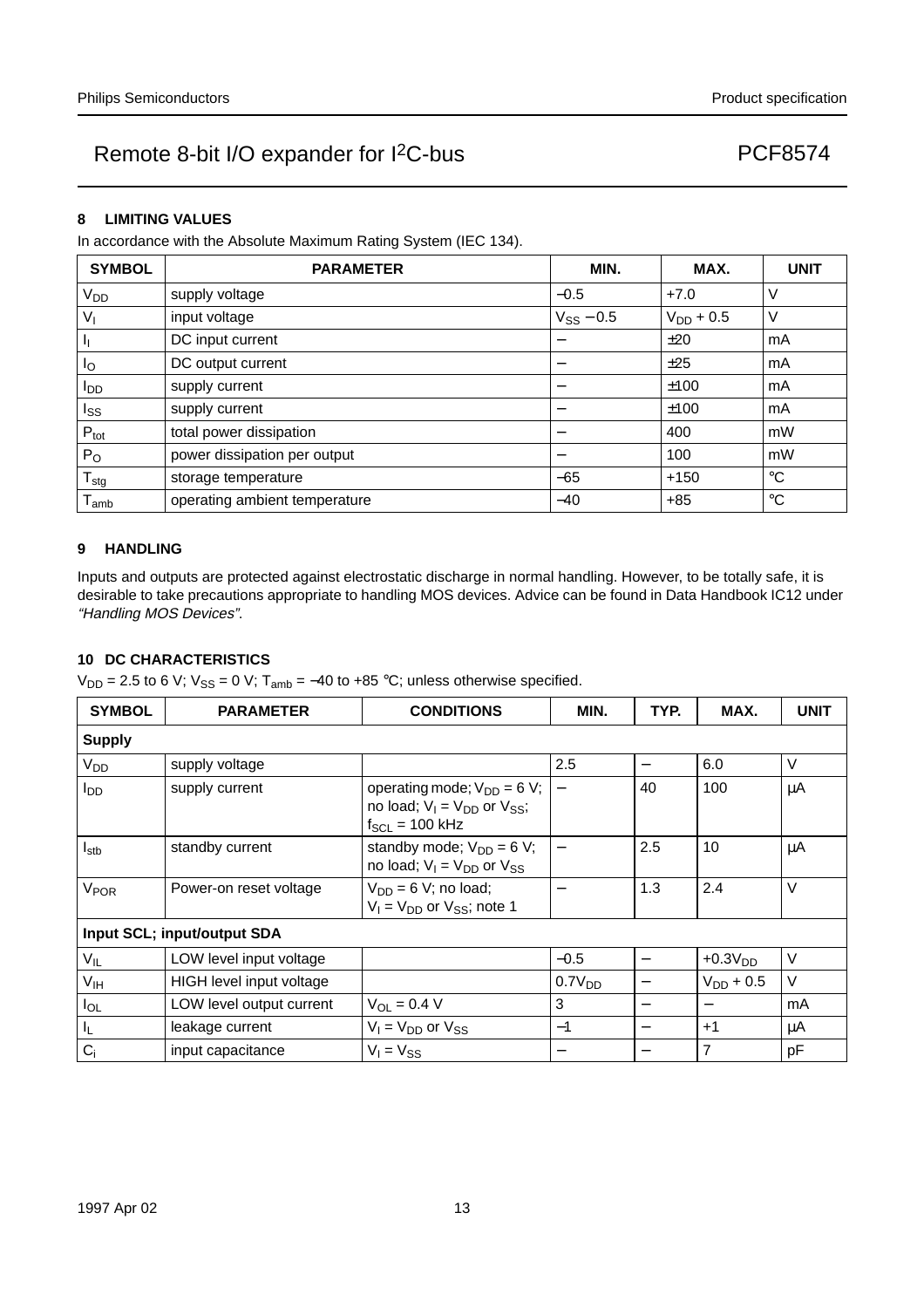| <b>SYMBOL</b>             | <b>PARAMETER</b>                                             | <b>CONDITIONS</b>                                                                | MIN.                     | TYP.                     | MAX.                     | <b>UNIT</b> |  |
|---------------------------|--------------------------------------------------------------|----------------------------------------------------------------------------------|--------------------------|--------------------------|--------------------------|-------------|--|
| I/Os                      |                                                              |                                                                                  |                          |                          |                          |             |  |
| $V_{IL}$                  | LOW level input voltage                                      |                                                                                  | $-0.5$                   | $\overline{\phantom{0}}$ | $+0.3VDD$                | $\vee$      |  |
| $V_{\text{IH}}$           | HIGH level input voltage                                     |                                                                                  | 0.7V <sub>DD</sub>       | $\equiv$                 | $V_{DD}$ + 0.5           | $\vee$      |  |
| $I_{IHL(max)}$            | maximum allowed input<br>current through protection<br>diode | $V_1 \geq V_{DD}$ or $V_1 \leq V_{SS}$                                           |                          | $\overline{\phantom{0}}$ | ±400                     | μA          |  |
| $I_{OL}$                  | LOW level output current                                     | $V_{OL} = 1 V$ ; $V_{DD} = 5 V$                                                  | 10                       | 25                       | $\overline{\phantom{0}}$ | mA          |  |
| Іон                       | HIGH level output current                                    | $V_{OH} = V_{SS}$                                                                | 30                       |                          | 300                      | $\mu$ A     |  |
| $I_{\text{OH}}$           | transient pull-up current                                    | HIGH during acknowledge<br>(see Fig.14); $V_{OH} = V_{SS}$ ;<br>$V_{DD} = 2.5 V$ |                          | $-1$                     |                          | mA          |  |
| $\mathsf{C}_\mathsf{i}$   | input capacitance                                            |                                                                                  | $\overline{\phantom{0}}$ | $\qquad \qquad -$        | 10                       | pF          |  |
| C <sub>o</sub>            | output capacitance                                           |                                                                                  |                          | $\overline{\phantom{0}}$ | 10                       | pF          |  |
|                           | Port timing; $C_L \le 100$ pF (see Figs 10 and 11)           |                                                                                  |                          |                          |                          |             |  |
| $t_{pv}$                  | output data valid                                            |                                                                                  |                          | $\qquad \qquad -$        | 4                        | μs          |  |
| $t_{\rm su}$              | input data set-up time                                       |                                                                                  | $\mathbf 0$              | $\qquad \qquad -$        | $\overline{\phantom{0}}$ | μs          |  |
| $t_h$                     | input data hold time                                         |                                                                                  | $\overline{4}$           | $\equiv$                 | $\overline{a}$           | $\mu s$     |  |
|                           | Interrupt $\overline{\text{INT}}$ (see Fig.13)               |                                                                                  |                          |                          |                          |             |  |
| $I_{OL}$                  | LOW level output current                                     | $V_{OL} = 0.4 V$                                                                 | 1.6                      | $\overline{\phantom{0}}$ | $\equiv$                 | mA          |  |
| $\mathsf{I}_\mathsf{L}$   | leakage current                                              | $V_1 = V_{DD}$ or $V_{SS}$                                                       | $-1$                     | $\overline{\phantom{0}}$ | $+1$                     | μA          |  |
| TIMING; $C_1 \leq 100$ PF |                                                              |                                                                                  |                          |                          |                          |             |  |
| $t_{iv}$                  | input data valid time                                        |                                                                                  |                          | $\qquad \qquad -$        | 4                        | $\mu$ s     |  |
| $t_{ir}$                  | reset delay time                                             |                                                                                  | $\overline{\phantom{0}}$ | $\equiv$                 | $\overline{\mathbf{4}}$  | μs          |  |
| Select inputs A0 to A2    |                                                              |                                                                                  |                          |                          |                          |             |  |
| $V_{IL}$                  | LOW level input voltage                                      |                                                                                  | $-0.5$                   | $\qquad \qquad -$        | $+0.3VDD$                | $\vee$      |  |
| V <sub>IH</sub>           | HIGH level input voltage                                     |                                                                                  | 0.7V <sub>DD</sub>       | $\overline{\phantom{0}}$ | $V_{DD} + 0.5$           | $\vee$      |  |
| Iц                        | input leakage current                                        | pin at V <sub>DD</sub> or V <sub>SS</sub>                                        | $-250$                   | $\overline{\phantom{0}}$ | $+250$                   | nA          |  |

**Note**

1. The Power-on reset circuit resets the I<sup>2</sup>C-bus logic with  $V_{DD}$  <  $V_{POR}$  and sets all I/Os to logic 1 (with current source to V<sub>DD</sub>).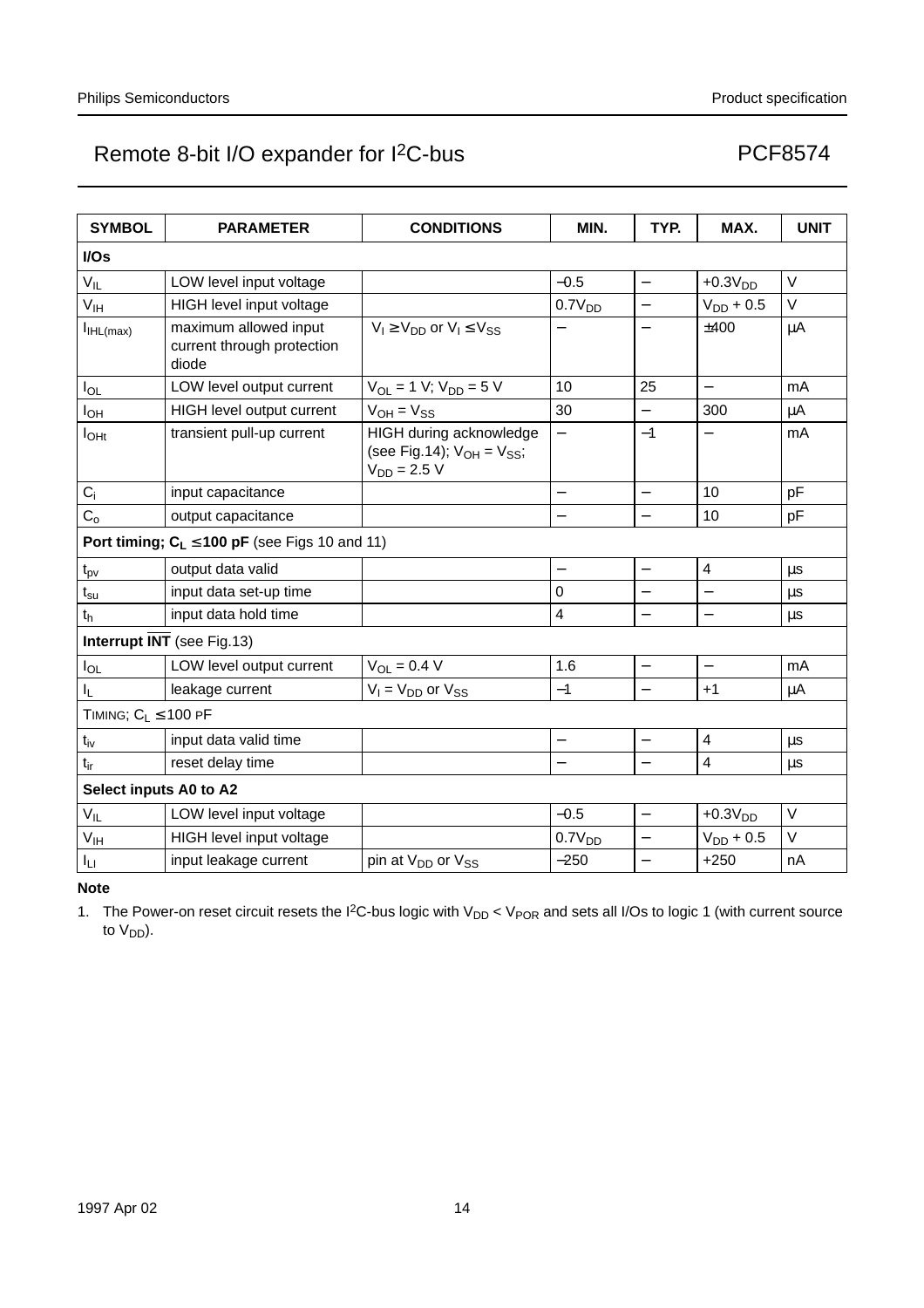## **11 I2C-BUS TIMING CHARACTERISTICS**

| <b>SYMBOL</b>       | <b>PARAMETER</b>                                 | MIN. | TYP.                     | MAX.                     | <b>UNIT</b> |
|---------------------|--------------------------------------------------|------|--------------------------|--------------------------|-------------|
|                     | I <sup>2</sup> C-BUS TIMING (see Fig.15; note 1) |      |                          |                          |             |
| $f_{SCL}$           | <b>SCL clock frequency</b>                       |      |                          | 100                      | kHz         |
| tsw                 | tolerable spike width on bus                     |      | $\overline{\phantom{0}}$ | 100                      | ns          |
| $t_{\text{BUF}}$    | bus free time                                    | 4.7  | $\overline{\phantom{0}}$ | $\qquad \qquad$          | $\mu s$     |
| t <sub>SU;STA</sub> | START condition set-up time                      | 4.7  |                          | $\overline{\phantom{0}}$ | μs          |
| t <sub>HD;STA</sub> | START condition hold time                        | 4.0  | -                        |                          | μs          |
| $t_{LOW}$           | <b>SCL LOW time</b>                              | 4.7  |                          | $\overline{\phantom{0}}$ | μs          |
| <sup>t</sup> HIGH   | <b>SCL HIGH time</b>                             | 4.0  | $\overline{\phantom{0}}$ | —                        | μs          |
| $t_{\rm r}$         | SCL and SDA rise time                            |      | $\overline{\phantom{0}}$ | 1.0                      | μs          |
| $t_f$               | SCL and SDA fall time                            |      |                          | 0.3                      | μs          |
| t <sub>SU;DAT</sub> | data set-up time                                 | 250  | -                        | —                        | ns          |
| t <sub>HD;DAT</sub> | data hold time                                   | 0    |                          | $\overline{\phantom{0}}$ | ns          |
| t <sub>VD;DAT</sub> | SCL LOW to data out valid                        |      |                          | 3.4                      | μs          |
| tsu:sto             | STOP condition set-up time                       | 4.0  |                          |                          | μs          |

### **Note**

1. All the timing values are valid within the operating supply voltage and ambient temperature range and refer to  $V_{I L}$ and  $V_{IH}$  with an input voltage swing of  $V_{SS}$  to  $V_{DD}$ .

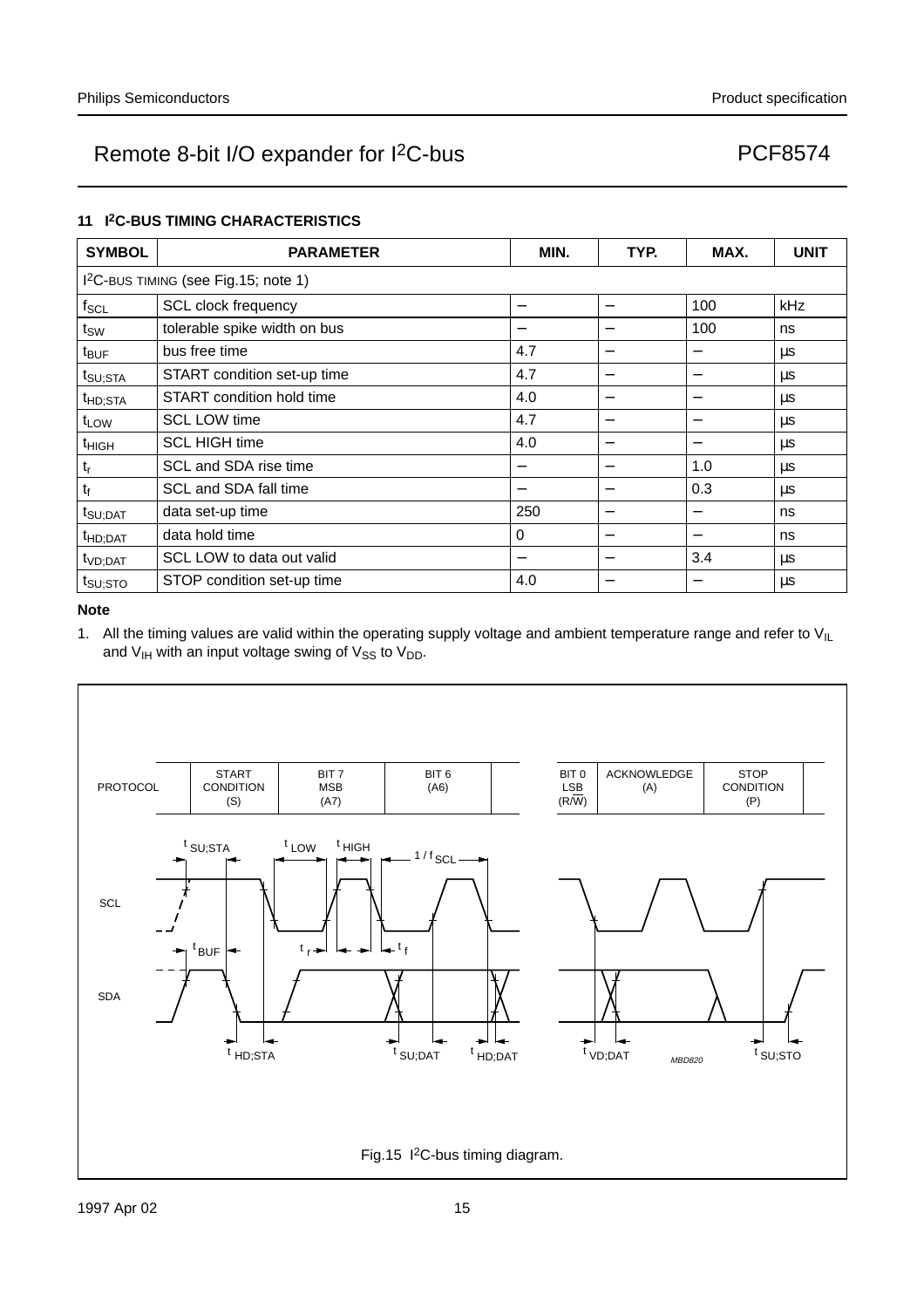## **12 PACKAGE OUTLINES**

## **DIP16:** plastic dual in-line package; 16 leads (300 mil); long body **SOT38-1**



## **Note**

1. Plastic or metal protrusions of 0.25 mm maximum per side are not included.

| <b>OUTLINE</b> | <b>REFERENCES</b><br><b>EUROPEAN</b> |                 |             |  | <b>ISSUE DATE</b> |                             |
|----------------|--------------------------------------|-----------------|-------------|--|-------------------|-----------------------------|
| <b>VERSION</b> | <b>IEC</b>                           | <b>JEDEC</b>    | <b>EIAJ</b> |  | <b>PROJECTION</b> |                             |
| SOT38-1        | 050G09                               | <b>MO-001AE</b> |             |  | ⋒<br>ىند          | $-92 - 10 - 02$<br>95-01-19 |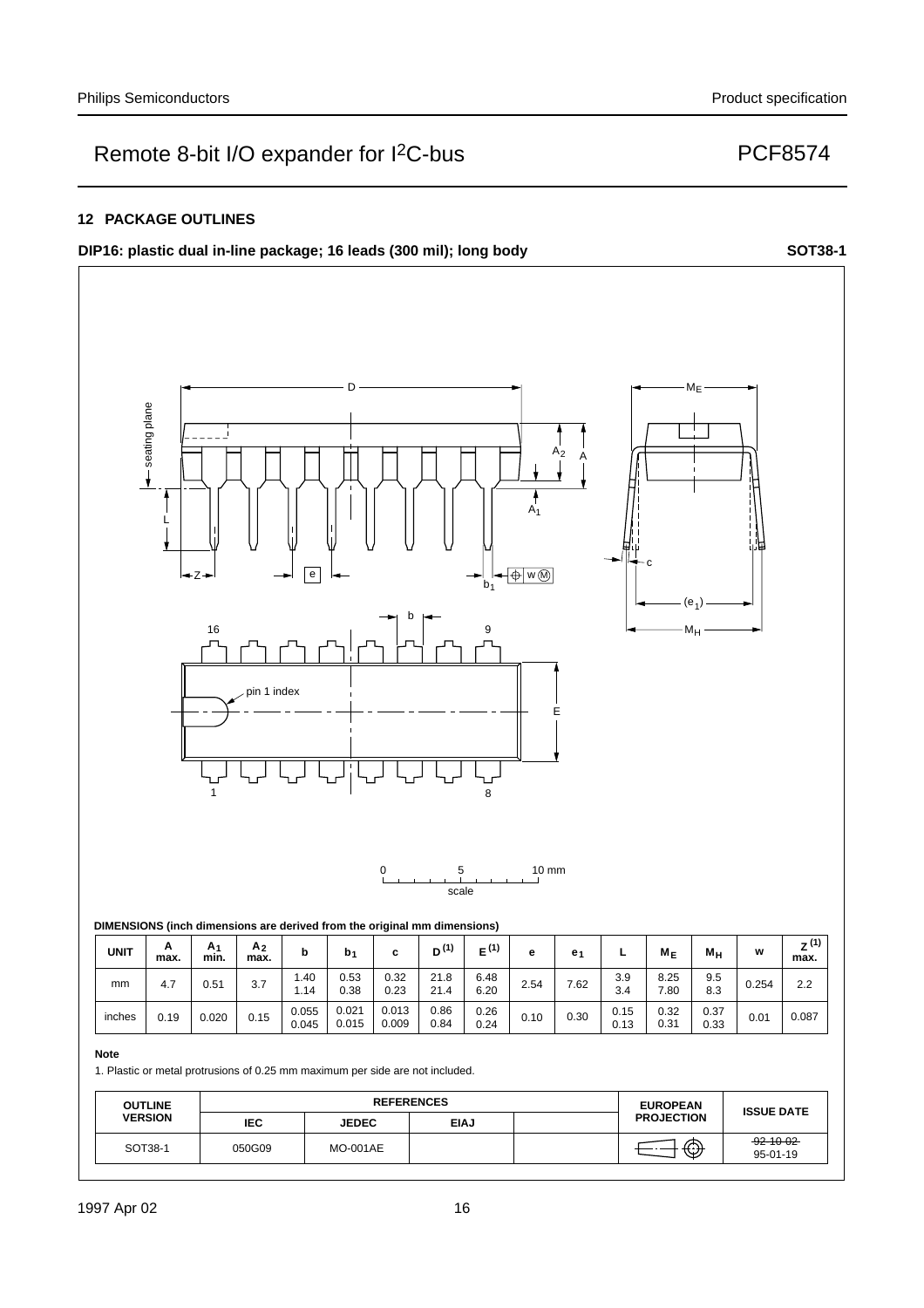### **SO16: plastic small outline package; 16 leads; body width 7.5 mm <b>SOT162-1 SOT162-1** D E A  $\overline{\mathsf{x}}$ c  $\overline{U|V}$  $=$   $\sqrt{M}$  A HE Z 16 9 Q  $A_2$ A  $(A_3)$  $A<sub>1</sub>$ pin 1 index θ Lp L detail X 1 8  $\begin{array}{c|c} | & -\end{array}$ e 0 5 10 mm scale **DIMENSIONS (inch dimensions are derived from the original mm dimensions)**  $UNIT$   $\begin{array}{c} A \\ max \end{array}$ **max. A1 A2 A3 bp c D(1) <sup>E</sup>(1) (1) e HE L Lp <sup>Q</sup> <sup>v</sup> <sup>w</sup> <sup>y</sup> <sup>Z</sup>** <sup>θ</sup> 2.65  $\Big| \begin{array}{c} 0.30 \\ 0.12 \end{array} \Big|$ 2.45 0.49 0.32 7.6 0.9 10.5 7.4 1.27 10.65 10.00 1.1 1.1 mm 0.25 0.25  $0.25$  0.1 1.4 0.10 2.25 0.36 0.23 10.1 0.4 1.0  $0.4$  $8^{\rm o}$  $0^{\circ}$  $0.10 \big| 0.012$ 0.096 0.019 0.013 0.41  $0.30$ <br> $0.29$  $0.419 \Big| 0.055$  $\begin{array}{|c|c|c|c|c|c|c|c|} \hline 0.043 & 0.043 & 0.01 & 0.004 \ \hline 0.016 & 0.039 & 0.01 & 0.01 & \hline \end{array}$ 0.043 0.035 inches  $0.050$  $0.01$  0.004 0.016 0.016 0.01 0.004 0.089 0.014 0.009 0.40 0.394 0.039 **Note** 1. Plastic or metal protrusions of 0.15 mm maximum per side are not included. **OUTLINE** REFERENCES **EUROPEAN PROJECTION ISSUE DATE VERSION IEC JEDEC EIAJ** 95-01-24 SOT162-1 075E03 MS-013AA  $\bigoplus \bigoplus$ 97-05-22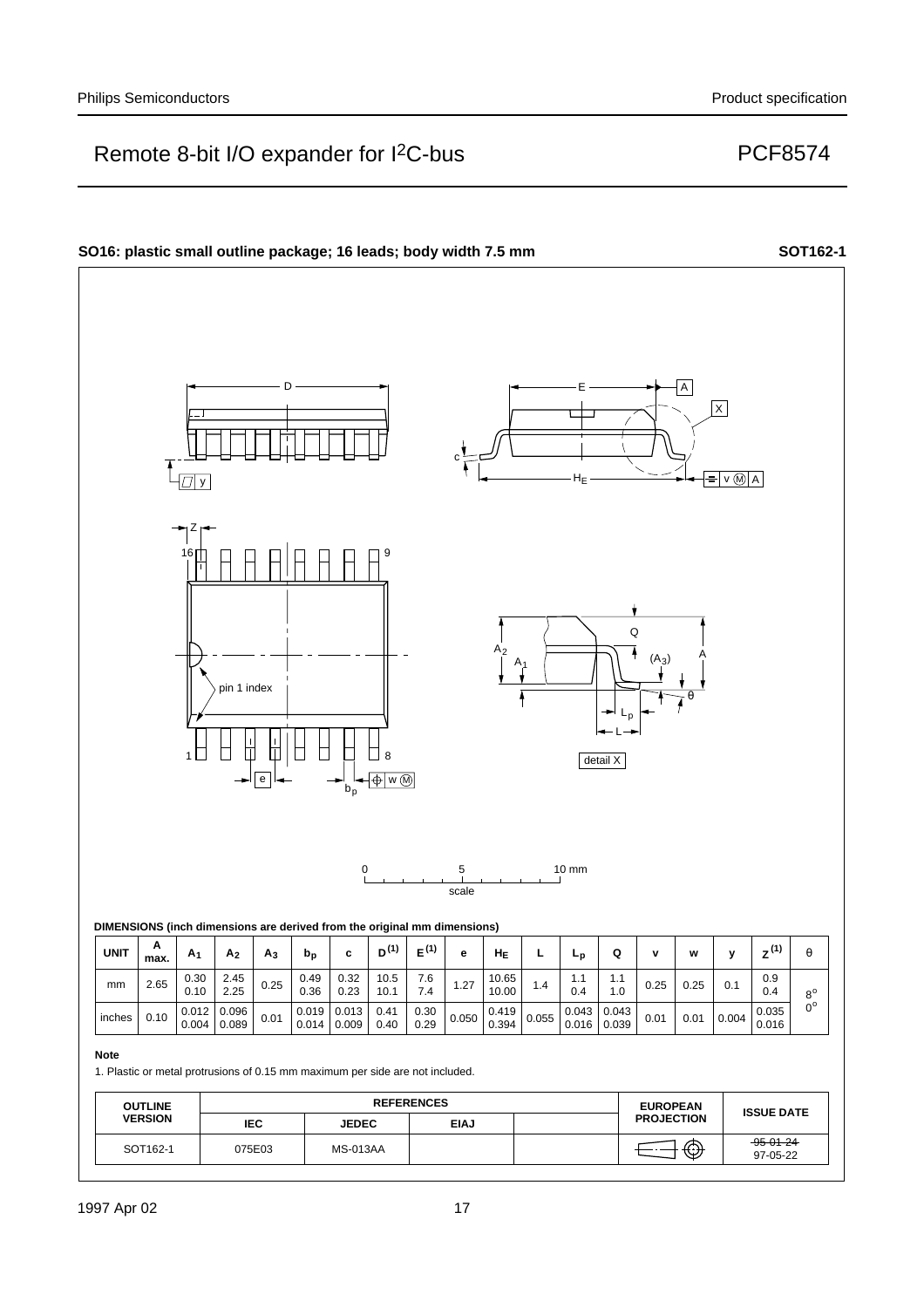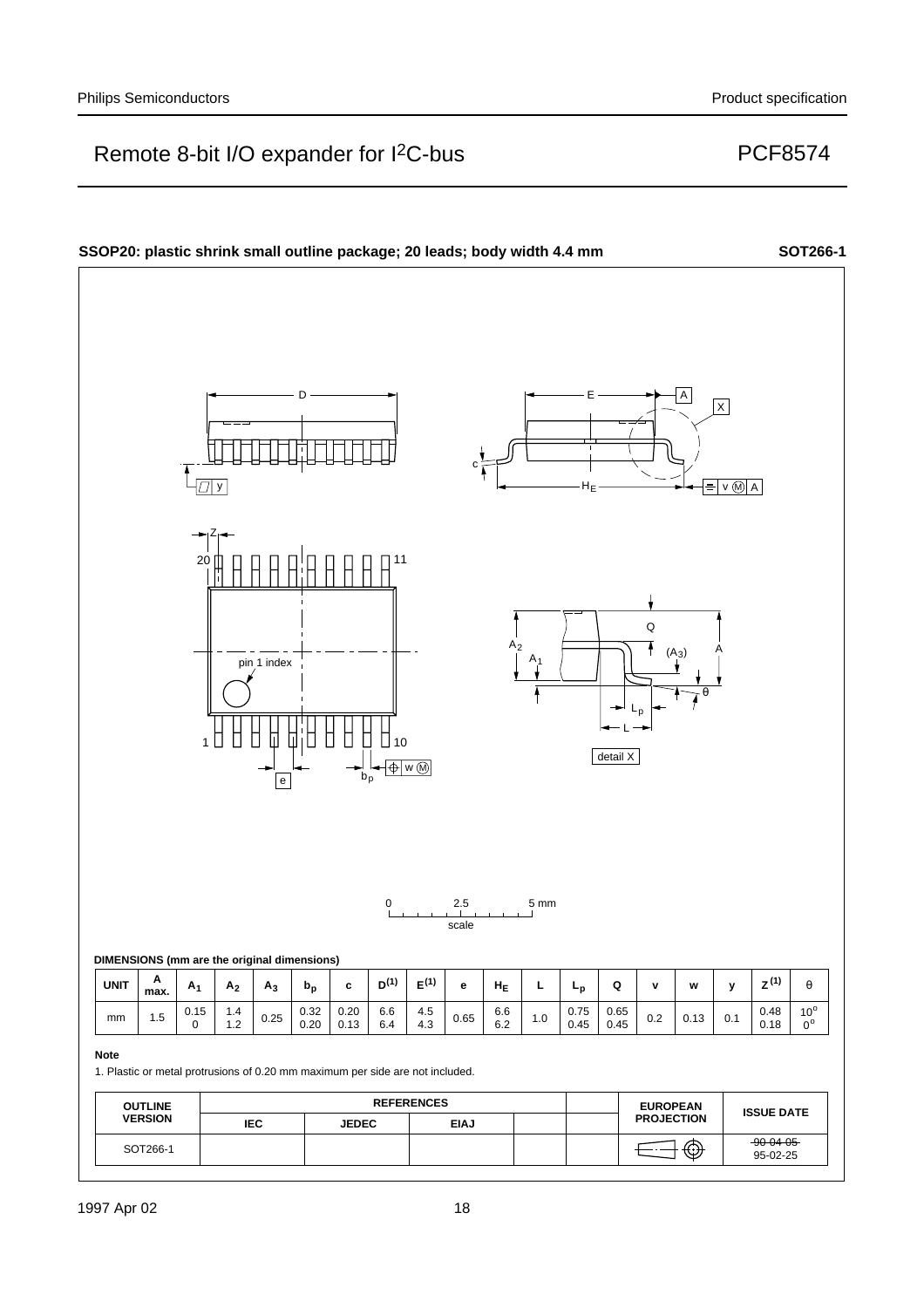## **13 SOLDERING**

## **13.1 Introduction**

There is no soldering method that is ideal for all IC packages. Wave soldering is often preferred when through-hole and surface mounted components are mixed on one printed-circuit board. However, wave soldering is not always suitable for surface mounted ICs, or for printed-circuits with high population densities. In these situations reflow soldering is often used.

This text gives a very brief insight to a complex technology. A more in-depth account of soldering ICs can be found in our "IC Package Databook" (order code 9398 652 90011).

## **13.2 DIP**

13.2.1 SOLDERING BY DIPPING OR BY WAVE

The maximum permissible temperature of the solder is 260 °C; solder at this temperature must not be in contact with the joint for more than 5 seconds. The total contact time of successive solder waves must not exceed 5 seconds.

The device may be mounted up to the seating plane, but the temperature of the plastic body must not exceed the specified maximum storage temperature  $(T_{\text{stg max}})$ . If the printed-circuit board has been pre-heated, forced cooling may be necessary immediately after soldering to keep the temperature within the permissible limit.

### 13.2.2 REPAIRING SOLDERED JOINTS

Apply a low voltage soldering iron (less than 24 V) to the lead(s) of the package, below the seating plane or not more than 2 mm above it. If the temperature of the soldering iron bit is less than 300 °C it may remain in contact for up to 10 seconds. If the bit temperature is between 300 and 400 °C, contact may be up to 5 seconds.

### **13.3 SO and SSOP**

### 13.3.1 REFLOW SOLDERING

Reflow soldering techniques are suitable for all SO and SSOP packages.

Reflow soldering requires solder paste (a suspension of fine solder particles, flux and binding agent) to be applied to the printed-circuit board by screen printing, stencilling or pressure-syringe dispensing before package placement.

Several techniques exist for reflowing; for example, thermal conduction by heated belt. Dwell times vary between 50 and 300 seconds depending on heating method. Typical reflow temperatures range from 215 to 250 °C.

Preheating is necessary to dry the paste and evaporate the binding agent. Preheating duration: 45 minutes at 45 °C.

### 13.3.2 WAVE SOLDERING

Wave soldering is **not** recommended for SSOP packages. This is because of the likelihood of solder bridging due to closely-spaced leads and the possibility of incomplete solder penetration in multi-lead devices.

## **If wave soldering cannot be avoided, the following conditions must be observed:**

- **A double-wave (a turbulent wave with high upward pressure followed by a smooth laminar wave) soldering technique should be used.**
- **The longitudinal axis of the package footprint must be parallel to the solder flow and must incorporate solder thieves at the downstream end.**

### **Even with these conditions, only consider wave soldering SSOP packages that have a body width of 4.4 mm, that is SSOP16 (SOT369-1) or SSOP20 (SOT266-1)**.

During placement and before soldering, the package must be fixed with a droplet of adhesive. The adhesive can be applied by screen printing, pin transfer or syringe dispensing. The package can be soldered after the adhesive is cured.

Maximum permissible solder temperature is 260 °C, and maximum duration of package immersion in solder is 10 seconds, if cooled to less than 150 °C within 6 seconds. Typical dwell time is 4 seconds at 250 °C.

A mildly-activated flux will eliminate the need for removal of corrosive residues in most applications.

### 13.3.3 REPAIRING SOLDERED JOINTS

Fix the component by first soldering two diagonallyopposite end leads. Use only a low voltage soldering iron (less than 24 V) applied to the flat part of the lead. Contact time must be limited to 10 seconds at up to 300 °C. When using a dedicated tool, all other leads can be soldered in one operation within 2 to 5 seconds between 270 and 320 °C.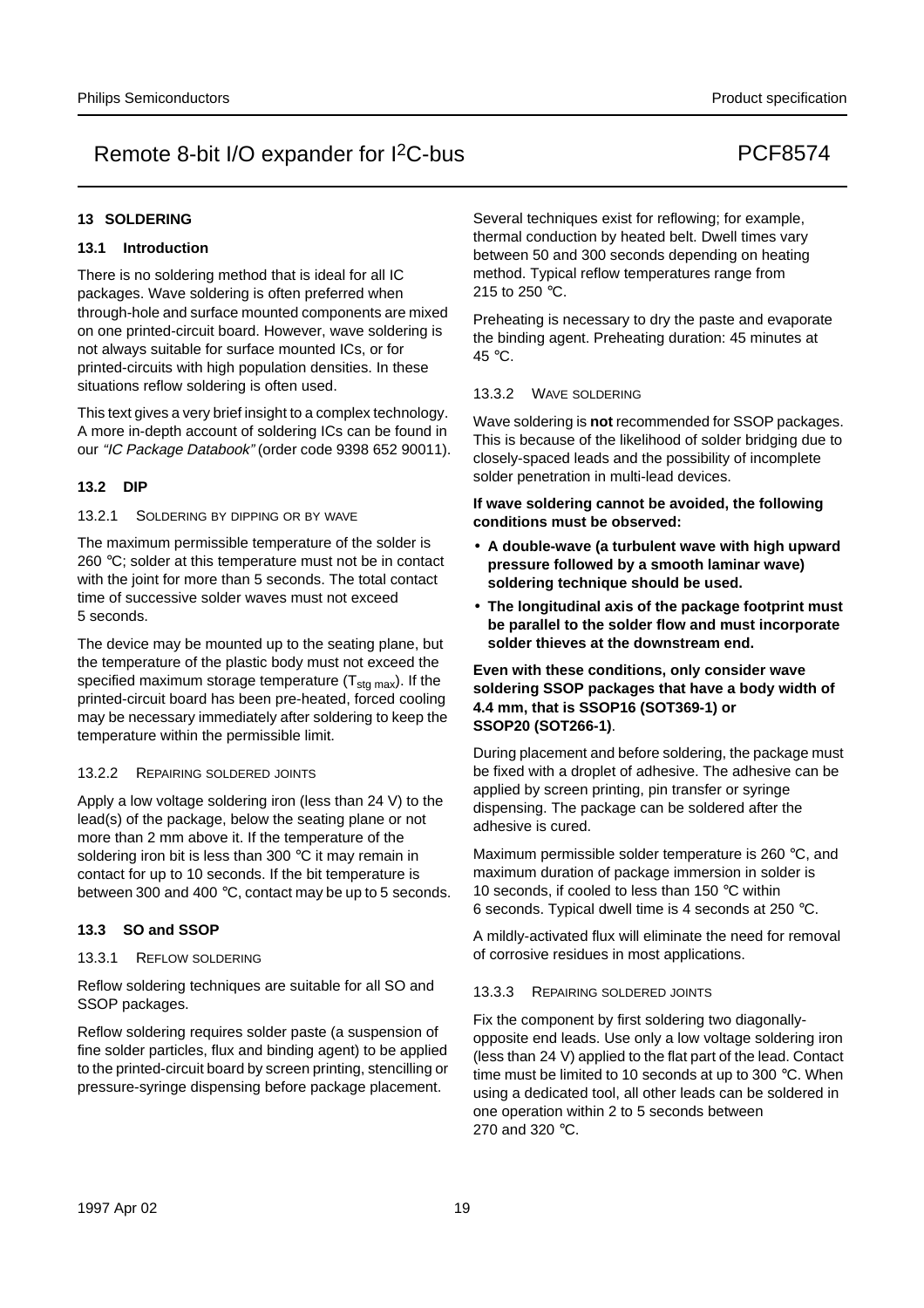## **14 DEFINITIONS**

| Data sheet status                                                                                                                                                                                                                                                                                                                                                                                                                                                  |                                                                                       |  |  |  |
|--------------------------------------------------------------------------------------------------------------------------------------------------------------------------------------------------------------------------------------------------------------------------------------------------------------------------------------------------------------------------------------------------------------------------------------------------------------------|---------------------------------------------------------------------------------------|--|--|--|
| Objective specification                                                                                                                                                                                                                                                                                                                                                                                                                                            | This data sheet contains target or goal specifications for product development.       |  |  |  |
| Preliminary specification                                                                                                                                                                                                                                                                                                                                                                                                                                          | This data sheet contains preliminary data; supplementary data may be published later. |  |  |  |
| Product specification                                                                                                                                                                                                                                                                                                                                                                                                                                              | This data sheet contains final product specifications.                                |  |  |  |
| <b>Limiting values</b>                                                                                                                                                                                                                                                                                                                                                                                                                                             |                                                                                       |  |  |  |
| Limiting values given are in accordance with the Absolute Maximum Rating System (IEC 134). Stress above one or<br>more of the limiting values may cause permanent damage to the device. These are stress ratings only and operation<br>of the device at these or at any other conditions above those given in the Characteristics sections of the specification<br>is not implied. Exposure to limiting values for extended periods may affect device reliability. |                                                                                       |  |  |  |
| <b>Application information</b>                                                                                                                                                                                                                                                                                                                                                                                                                                     |                                                                                       |  |  |  |
| Where application information is given, it is advisory and does not form part of the specification.                                                                                                                                                                                                                                                                                                                                                                |                                                                                       |  |  |  |

### **15 LIFE SUPPORT APPLICATIONS**

These products are not designed for use in life support appliances, devices, or systems where malfunction of these products can reasonably be expected to result in personal injury. Philips customers using or selling these products for use in such applications do so at their own risk and agree to fully indemnify Philips for any damages resulting from such improper use or sale.

## **16 PURCHASE OF PHILIPS I2C COMPONENTS**



Purchase of Philips I<sup>2</sup>C components conveys a license under the Philips' I<sup>2</sup>C patent to use the components in the I2C system provided the system conforms to the I2C specification defined by Philips. This specification can be ordered using the code 9398 393 40011.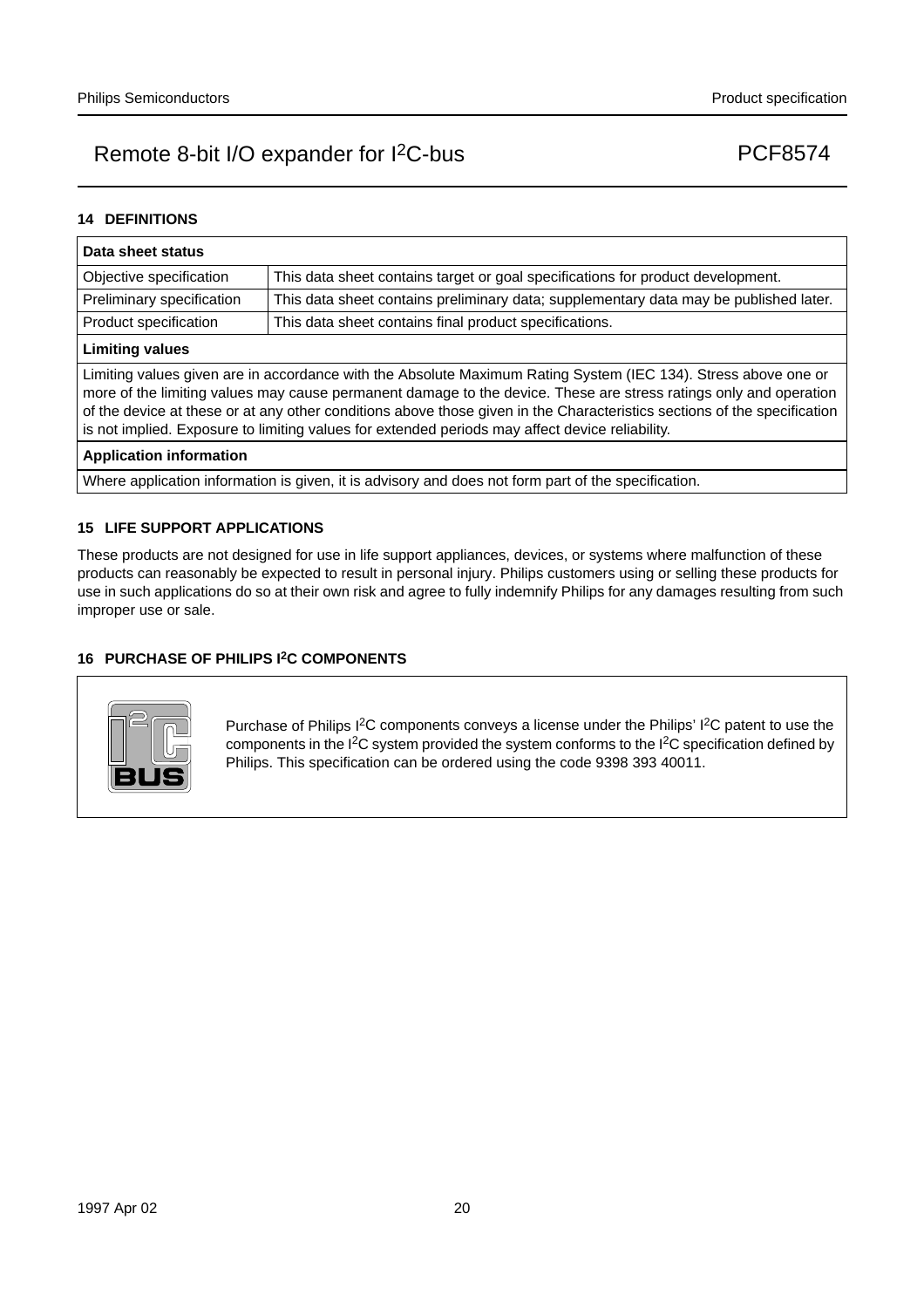**NOTES**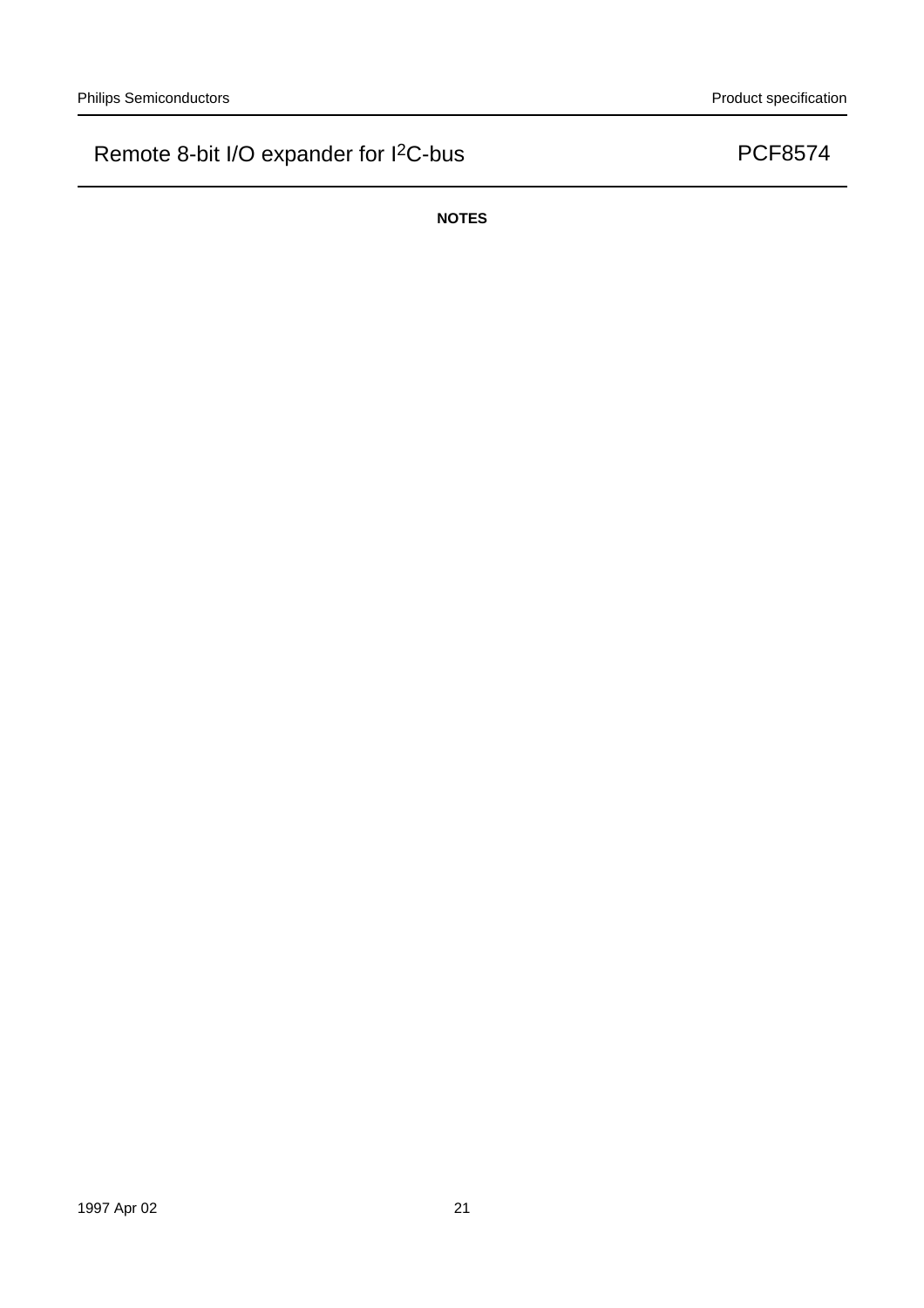**NOTES**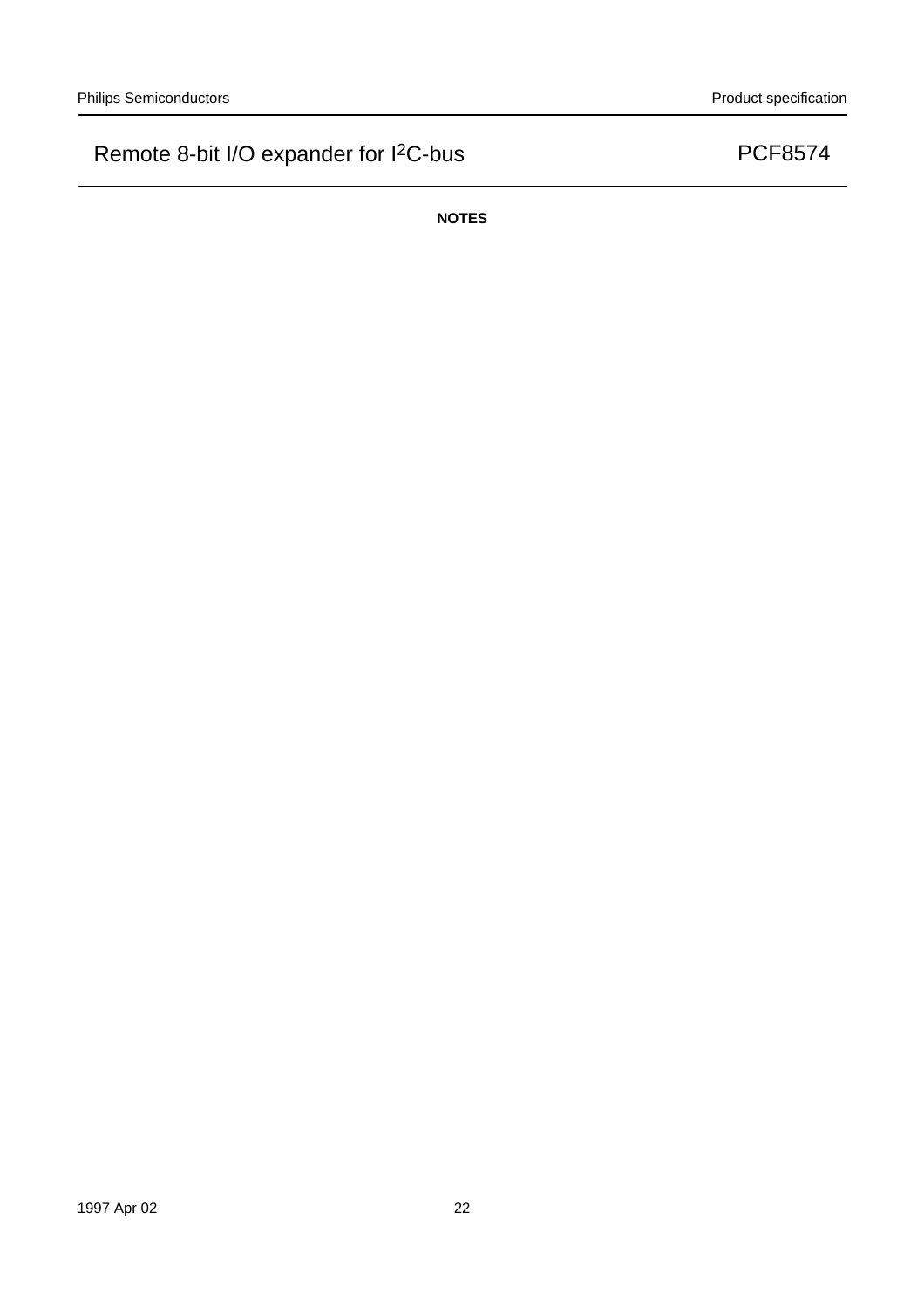**NOTES**